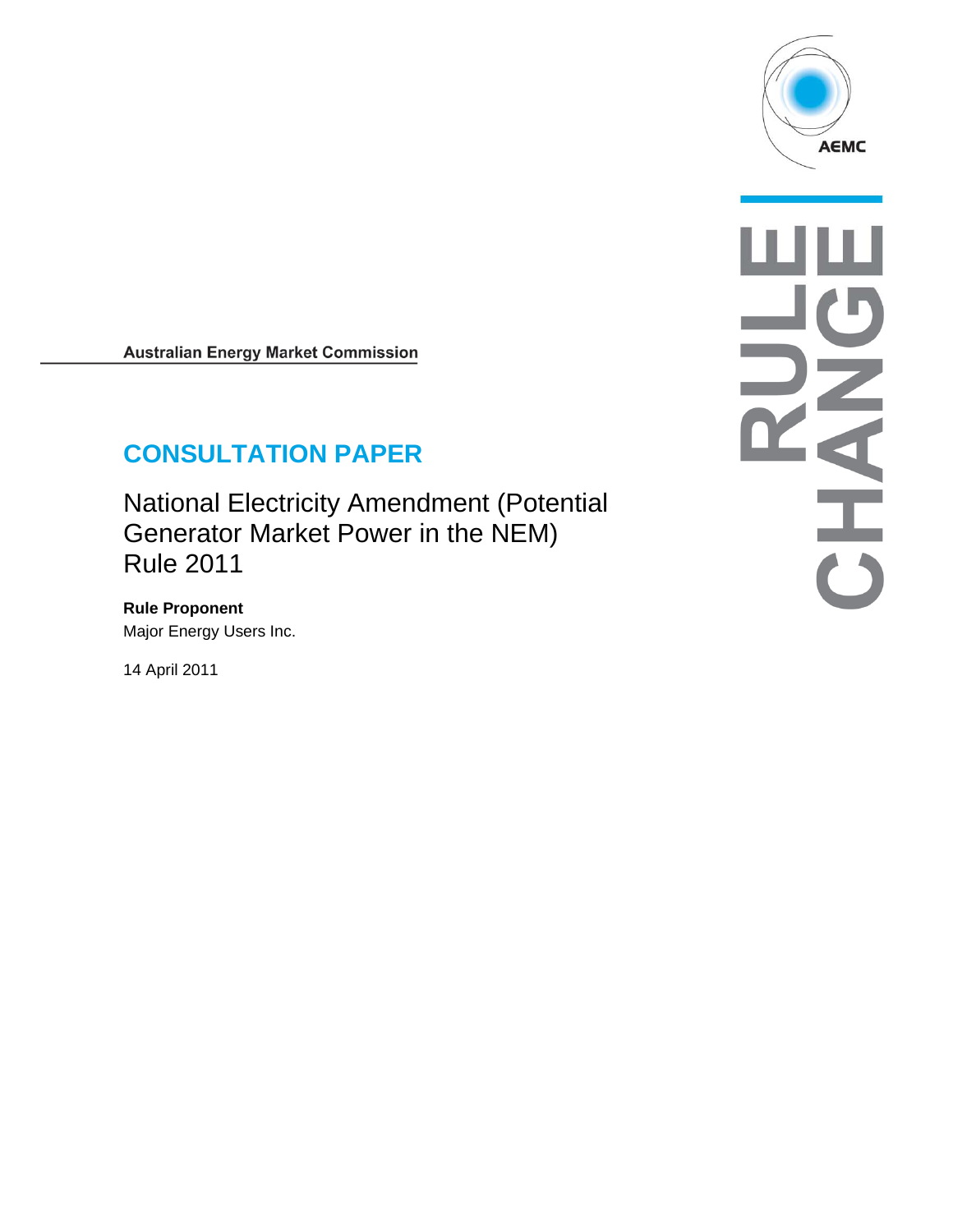#### **Inquiries**

Australian Energy Market Commission PO Box A2449 Sydney South NSW 1235

**E**: aemc@aemc.gov.au **T**: (02) 8296 7800 **F**: (02) 8296 7899

Reference: ERC0123

#### **Citation**

AEMC 2011, Potential Generator Market Power in the NEM, Consultation Paper, 14 April 2011 , Sydney

#### **About the AEMC**

The Council of Australian Governments, through its Ministerial Council on Energy (MCE), established the Australian Energy Market Commission (AEMC) in July 2005. The AEMC has two principal functions. To make and amend the national electricity and gas rules - and to conduct independent reviews of the energy markets for the MCE.

This work is copyright. The Copyright Act 1968 permits fair dealing for study, research, news reporting, criticism and review. Selected passages, tables or diagrams may be reproduced for such purposes provided acknowledgement of the source is included.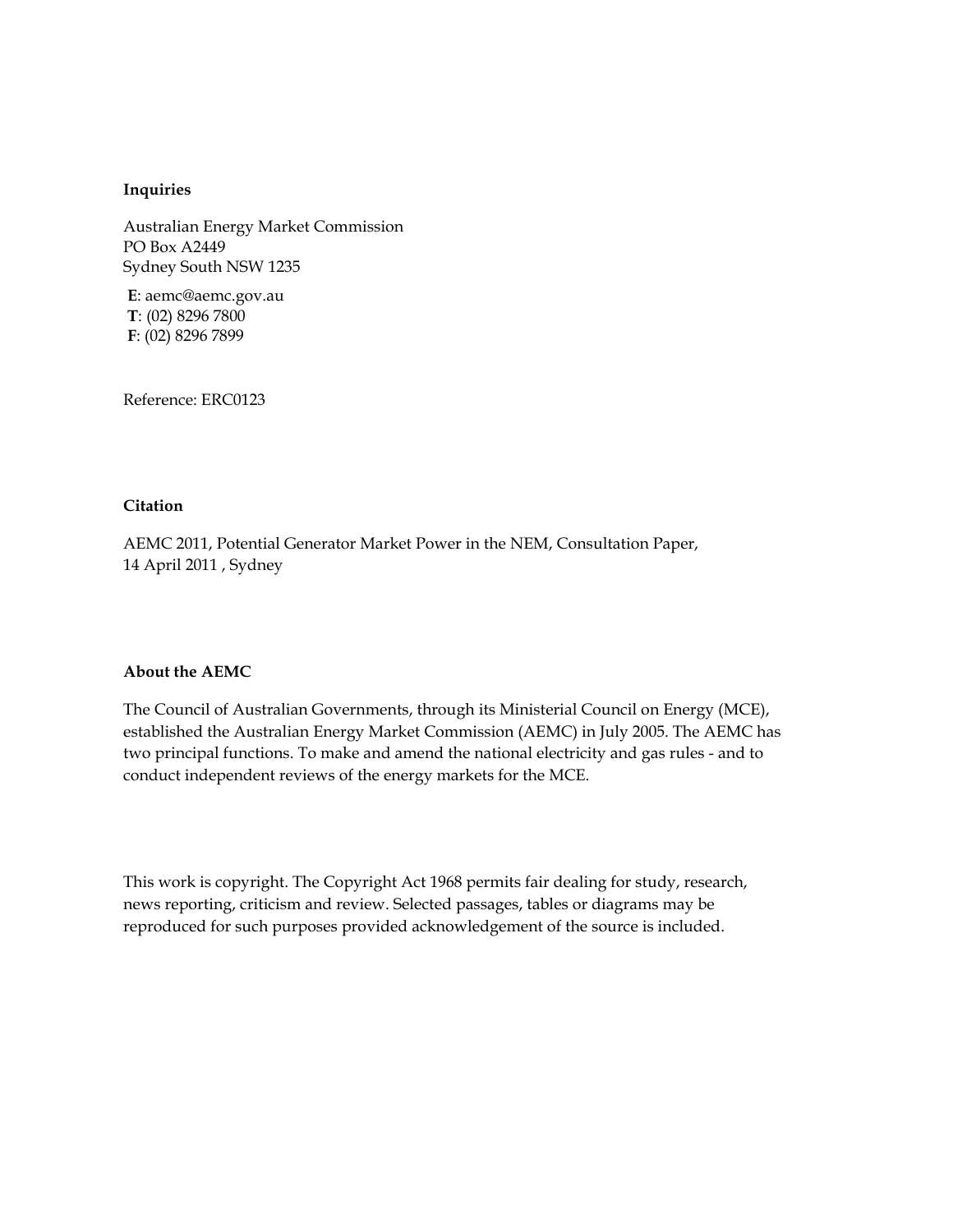## **Contents**

| 1              |                                                                   |                                                                                |  |  |  |  |
|----------------|-------------------------------------------------------------------|--------------------------------------------------------------------------------|--|--|--|--|
|                | 1.1                                                               |                                                                                |  |  |  |  |
|                | 1.2                                                               |                                                                                |  |  |  |  |
|                | 1.3                                                               |                                                                                |  |  |  |  |
| $\overline{2}$ | Background to the issue the proposed Rule is seeking to address 4 |                                                                                |  |  |  |  |
|                | 2.1                                                               |                                                                                |  |  |  |  |
|                | 2.2                                                               |                                                                                |  |  |  |  |
|                | 2.3                                                               |                                                                                |  |  |  |  |
| 3              |                                                                   |                                                                                |  |  |  |  |
| 4              |                                                                   |                                                                                |  |  |  |  |
|                | 4.1                                                               |                                                                                |  |  |  |  |
|                | 4.2                                                               |                                                                                |  |  |  |  |
|                | 4.3                                                               |                                                                                |  |  |  |  |
| 5              |                                                                   |                                                                                |  |  |  |  |
|                | 5.1                                                               |                                                                                |  |  |  |  |
|                | 5.2                                                               |                                                                                |  |  |  |  |
|                | 5.3                                                               | What impact is the exercise of market power likely to have on efficiency?24    |  |  |  |  |
|                | 5.4                                                               | Is there evidence of the exercise of market power by generators?25             |  |  |  |  |
|                | 5.5                                                               | Will the proposed Rule effectively address the exercise of market power?27     |  |  |  |  |
|                | 5.6.                                                              | What other options could effectively address the exercise of market power?28   |  |  |  |  |
|                | 5.7                                                               | What are the likely impacts of the proposed Rule on achievement of the NEO? 29 |  |  |  |  |
| 6              |                                                                   |                                                                                |  |  |  |  |
|                | 6.1                                                               |                                                                                |  |  |  |  |
|                | 6.2                                                               |                                                                                |  |  |  |  |
|                |                                                                   |                                                                                |  |  |  |  |
| A              |                                                                   |                                                                                |  |  |  |  |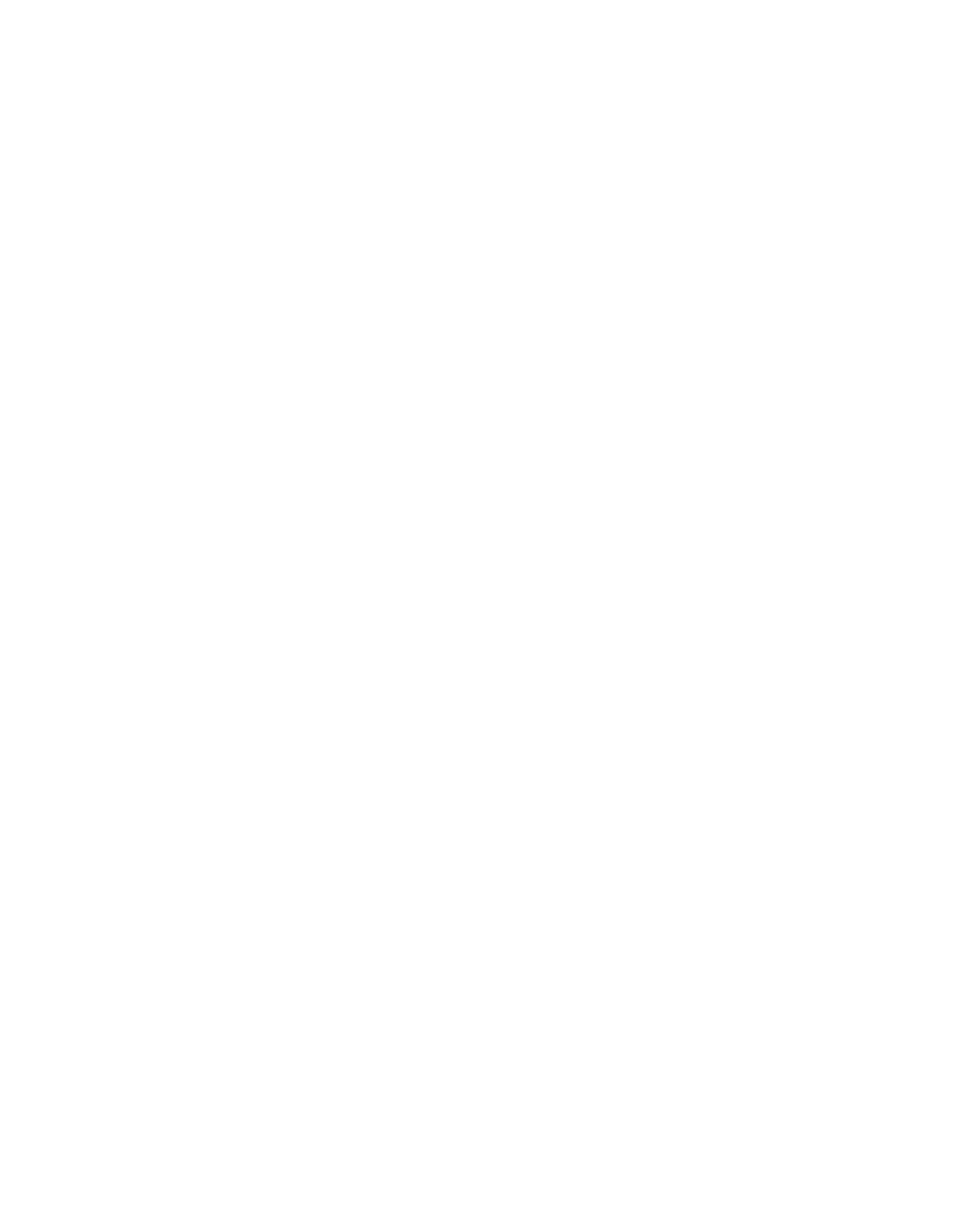## **1 Introduction**

## **1.1 Rule change request**

On 23 November 2010, the Major Energy Users Inc. (MEU or Proponent) submitted a Rule change request to the Australian Energy Market Commission (AEMC or Commission) in relation to the potential exercise of market power by generators in the National Electricity Market (NEM).

The Proponent's Rule change request is entitled "Proposed Rule change to enhance generator competition outcomes during high demand periods in the NEM". The stated purpose of the proposed Rule change is to prevent or constrain the exercise of market power by generators in the NEM. In particular, the Proponent considers that during periods of high demand, some large generators do not face effective competition and have the ability to use their market power to increase the wholesale price. The Proponent states that this issue is a particular concern in South Australia, but is also a potential issue in other NEM regions.

To address this perceived problem, the Proponent proposes amendments to Chapter 3 of the National Electricity Rules (Rules) that would:

- require the Australian Energy Regulator (AER) to assess which generator(s) in each NEM region has market power and declare that generator(s) to be a 'dominant generator' when regional demand exceeds a specified level; and
- impose restrictions on the dispatch offers that may be submitted by a 'dominant' generator' so that when regional demand exceeds the level at which the generator has been declared to be a dominant generator, the dominant generator must offer all of its available capacity for dispatch at a price that does not exceed the administered price cap (APC) of \$300 per megawatt hour (MWh).

The Rule change proposal is described in more detail in Chapter 3 below.

## **1.2 The Rule change process**

On 14 April 2011, the Commission published a notice under section 95 of the National Electricity Law (NEL) setting out its decision to commence the Rule change process in relation to this Rule change request.

The Commission is required to commence the Rule change process in relation to any Rule change request it receives that meets the requirements of section 94 of the NEL. We have carefully considered whether the Rule change request meets the statutory requirements, including whether the Commission has the power to make the proposed Rule. This consideration has included issues related to any potential inconsistency between the proposed Rule and the matters covered by the *Competition and Consumer*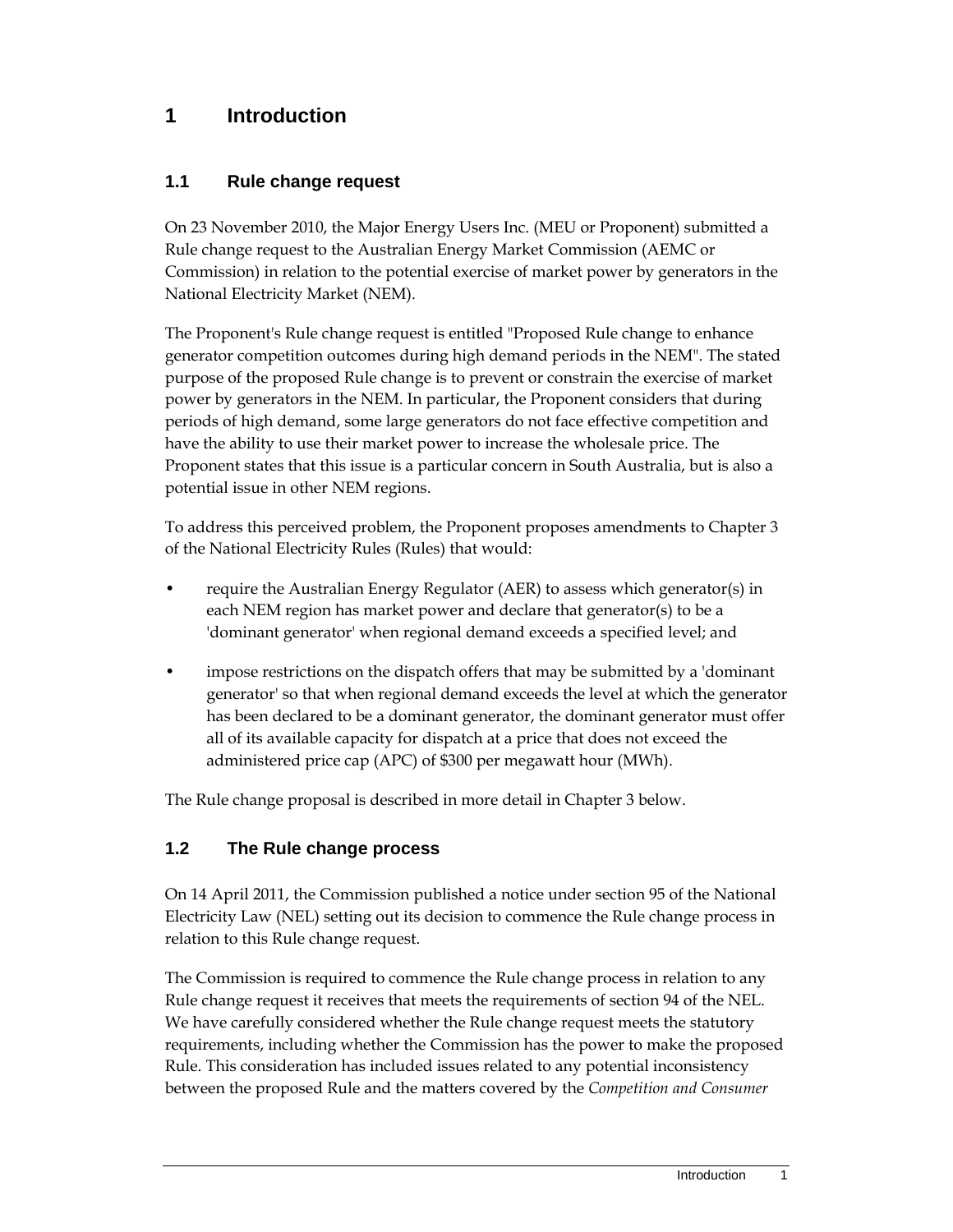*Act 2010* (Cth) (CCA).1 We have concluded that the Rule change request meets the statutory requirements and that, subject to the issues noted in section 4.3.1, the Commission has the power to make the Proposed Rule.

Commencing the Rule change process does not indicate that the Commission intends to make the proposed Rule. The outcome of this Rule change process may be that the Commission decides to:

- make the Rule change proposed by the Proponent;
- make a more preferable Rule that is different from the Rule change proposed by the Proponent; or
- not make any Rule change.

The Commission may only make a Rule change if it determines that the Rule change will, or is likely to, contribute to the achievement of the National Electricity Objective (NEO).2 Under section 91A of the NEL, the Commission may only make a more preferable Rule if it is satisfied that, having regard to the issues that were raised by the Rule change proposal, the more preferable Rule will or is likely to better contribute to the achievement of the NEO.

The Rule change process set out in the NEL involves, as a minimum, at least four weeks of public consultation on the Rule change proposal, publication of a draft Rule determination, an option for a public hearing after publication of the draft Rule determination, public consultation on the draft Rule determination, and publication of the final Rule determination.

Due to the complex nature of this Rule change proposal, the Commission has determined to extend some of the standard periods under the NEL, including the period for consultation on the Rule change request, and provide for additional opportunities for consultation with stakeholders. On 14 April 2011, the Commission published a notice under section 107 of the NEL extending the period for publication of the draft Rule determination until 30 April 2012.

The proposed process and indicative timeframes for the Commission's consideration of this Rule change proposal are set out in section 4.2 below.

#### 2 Potential Generator Market Power in the NEM

<sup>1</sup> On 1 January 2011, the *Trade Practices Act 1974* (Cth) was renamed as the *Competition and Consumer Act 2010* (Cth).

<sup>&</sup>lt;sup>2</sup> See section 88 of the NEL. The NEO is set out in section 7 of the NEL and discussed in section 4.1 below.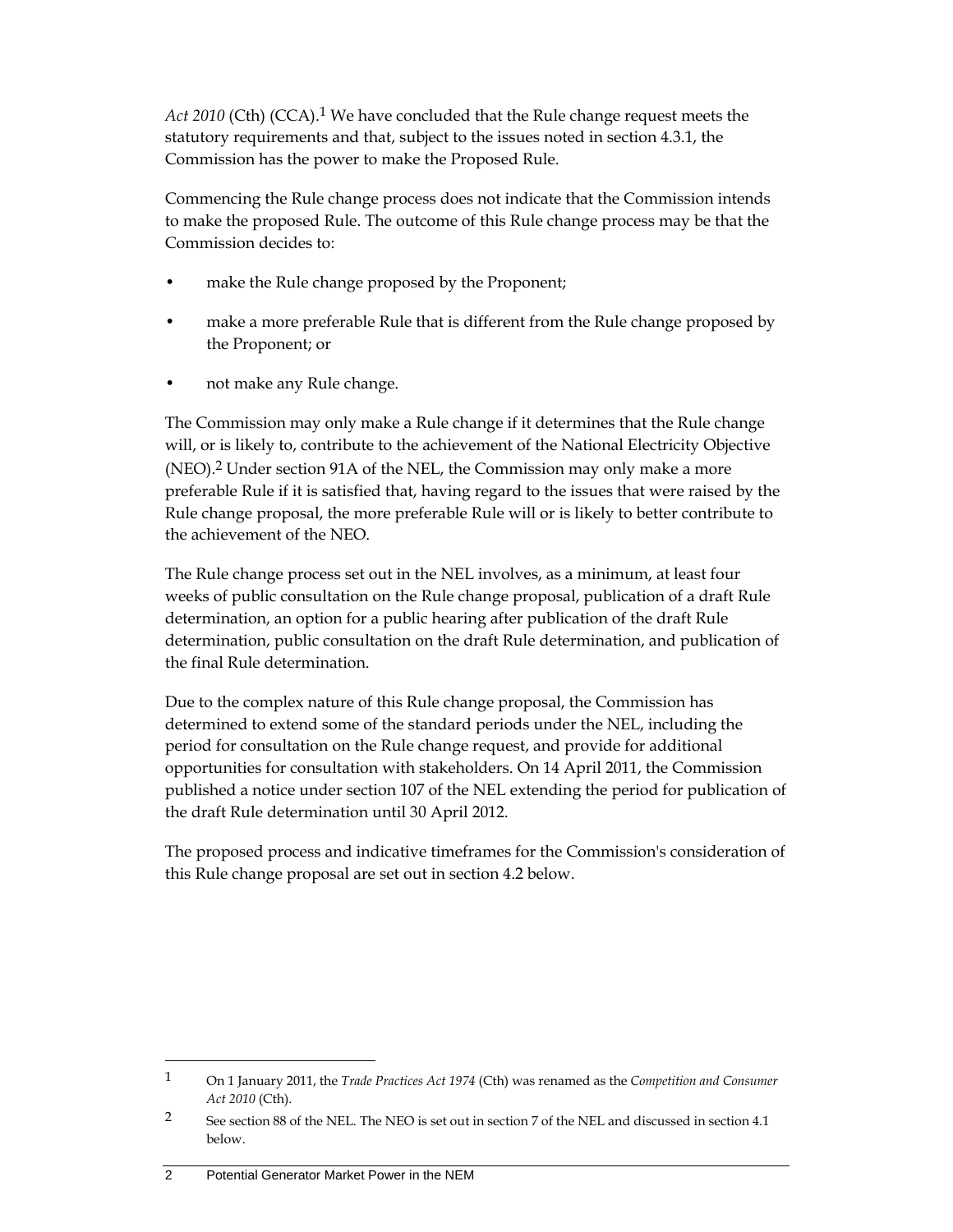## **1.3 This Consultation Paper**

This Consultation Paper has been prepared by the staff of the AEMC to facilitate public consultation on the Rule change proposal and does not necessarily represent the views of the AEMC or any individual Commissioner of the AEMC.

The remainder of this Consultation Paper is structured as follows:

- chapter 2 provides an overview of the background to this Rule change proposal and describes the issue that this Rule change proposal is intended to address;
- chapter 3 summarises the Proponent's proposed Rule changes;
- chapter 4 discusses the proposed framework for assessing this Rule change proposal;
- chapter 5 identifies a number of issues and questions to guide stakeholders in responding to this Consultation Paper;
- chapter 6 outlines the process for making submissions; and
- Appendix A sets out the Proponent's draft Rule amendments.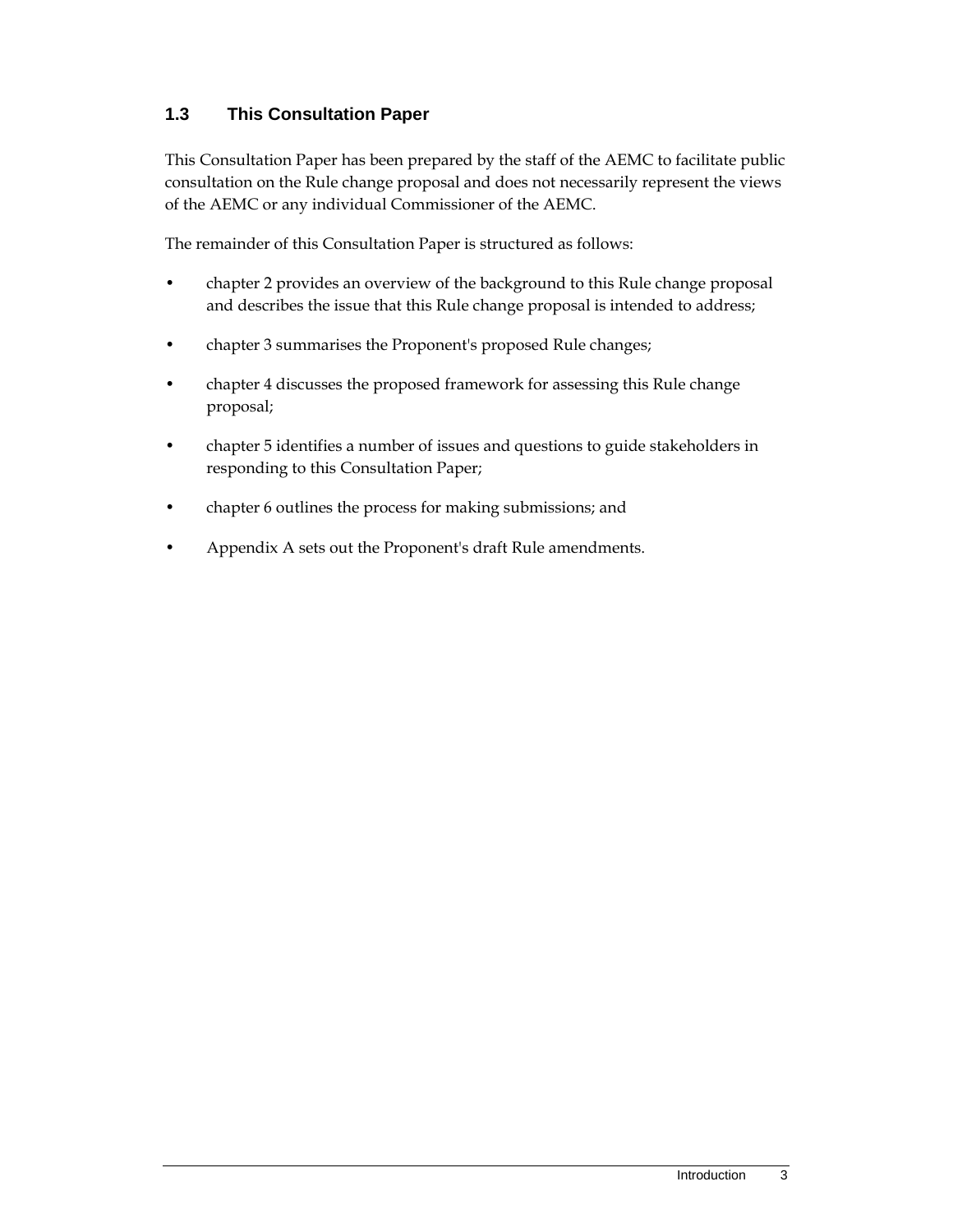## **2 Background to the issue the proposed Rule is seeking to address**

### **2.1 Current regulatory framework**

The Rules currently do not contain any provisions directly addressing the exercise of market power by market participants.

Clause 3.8.22A of the Rules requires that dispatch offers, dispatch bids and rebids must be made in good faith. However, this clause does not directly address market power issues.

Instead, the Rules state that anti-competitive practices are to be addressed by the CCA. Clause 3.1.4(b) of the Rules provides that:

"This Chapter is not intended to regulate anti-competitive behaviour by *Market Participants* which, as in all other markets, is subject to the relevant provisions of the Trade Practices Act, 1974 and the Competition Codes of *participating jurisdictions*."

The CCA prohibits a range of restrictive trade practices, including the misuse of market power. Section 46 of the CCA provides as follows:

#### **46 Misuse of market power**

(1) A corporation that has a substantial degree of power in a market shall not take advantage of that power in that or any other market for the purpose of:

- (a) eliminating or substantially damaging a competitor of the corporation or of a body corporate that is related to the corporation in that or any other market;
- (b) preventing the entry of a person into that or any other market; or
- (c) deterring or preventing a person from engaging in competitive conduct in that or any other market.

Subsequent subclauses of section 46 provide guidance as to the application of this prohibition. Provisions similar to section 46 have been enacted in State and Territory legislation pursuant to the Competition Code Agreement.

Conduct only breaches section 46 if each of the following elements is established:

- the corporation has a substantial degree of power in a market;
- the corporation took advantage of that market power; and
- it did so for one of the proscribed anti-competitive purposes.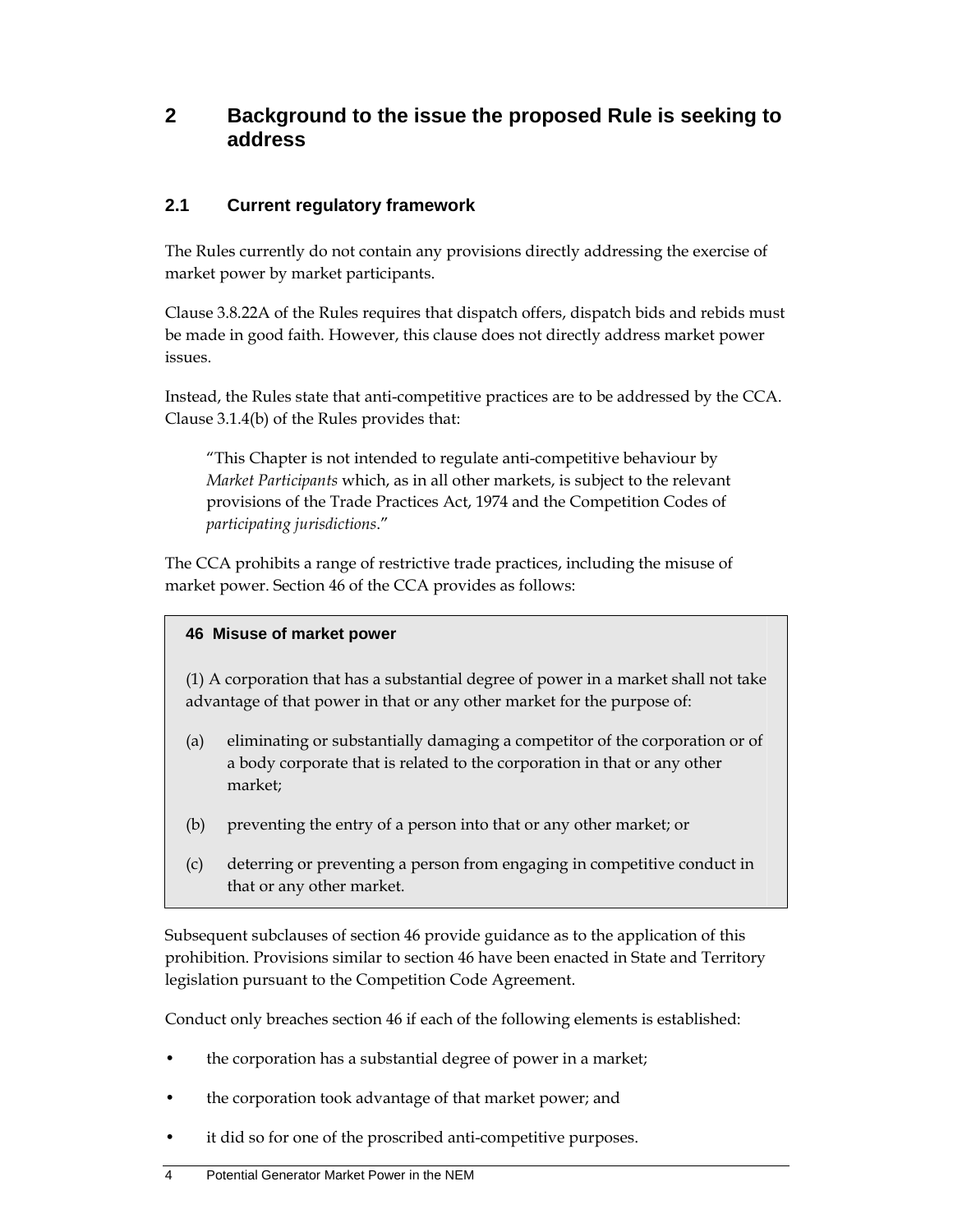As discussed further in section 5.2 below, the CCA does not prohibit the mere existence of market power. It also does not prohibit a corporation from exercising its market power unless it does so for an anti-competitive purpose.

### **2.2 Issue the proposed Rule is seeking to address**

The Proponent considers that some generators in the NEM have market power. The Proponent also considers that during periods of high demand, those generators have the ability and incentive to use their market power to increase the wholesale price.

In the Rule change request, the Proponent defines 'market power' in this context as "an ability of a generator to manipulate the spot price at a regional demand less than the maximum regional demand, by either physical or economic withholding of its capacity."3 Physical withholding of capacity involves a generator determining not to offer a proportion of its available capacity to the market. The Proponent defines 'economic withholding' as occurring where a generator prices a proportion of its capacity near the market price cap so that it is less likely to be dispatched and other generators will be dispatched ahead of it.4

The Proponent considers that there is evidence of the exercise of market power in South Australia. The Proponent also refers to potential instances of the exercise of market power by generators in other regions.

The Proponent considers that the exercise of market power has significantly increased wholesale prices in South Australia. The Proponent also considers that the consequences of the exercise of market power by generators include:5

- major energy users incurring substantial economic losses;
- an increase in prices of retail contracts and a general increase in electricity prices;
- an increase in the risk and cost of making transactions in the NEM;
- the exit from the retail market by retailers that are unable to obtain hedge contracts to manage risks; and
- the creation of barriers to new entry in generation and retail.

The Proponent considers that the CCA does not effectively address the problem that this Rule change proposal seeks to address. As discussed above, section 46 of the CCA prohibits the taking advantage of substantial market power for an anti-competitive purpose. The Proponent considers that the generator bidding behaviour that is the subject of this Rule change proposal will not infringe the CCA because the generators' actions are not motivated by an anti-competitive purpose.

<sup>3</sup> MEU, Rule change request, 23 November 2010, p32.

<sup>4</sup> MEU, Rule change request, 23 November 2010, p37.

<sup>5</sup> MEU, Rule change request, 23 November 2010, p8.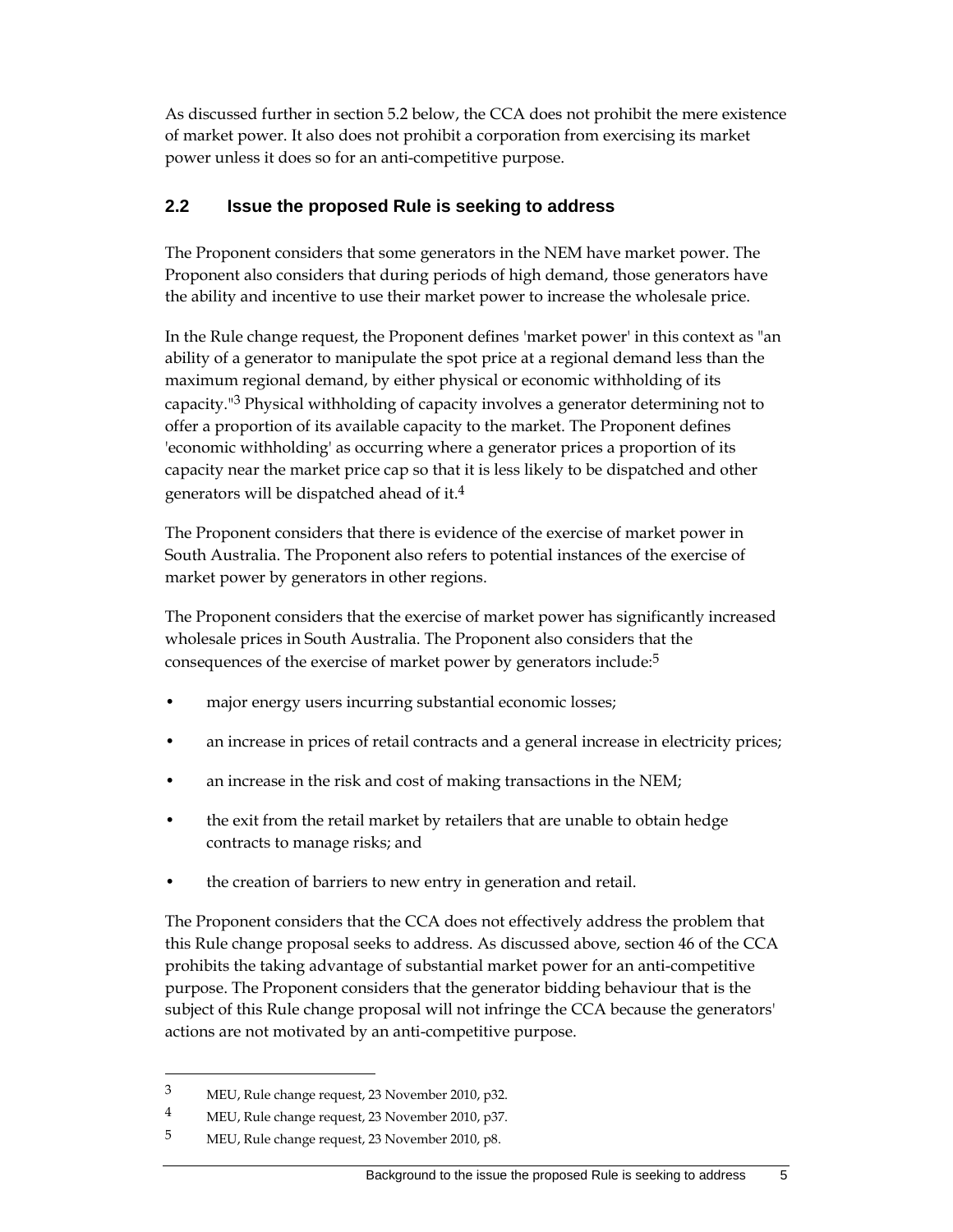The Proponent states that the NEM is unusual compared with overseas jurisdictions in leaving generator market power issues to be regulated by general competition law and not including specific provisions in the Rules to prevent generators exercising market power. The Proponent considers that electricity markets require additional specific provisions addressing the exercise of market power because of the unique features of electricity markets including the relative inelasticity of demand for electricity and the need to constantly balance supply and demand.

The Proponent considers that the proposed Rule will prevent or constrain the exercise of market power by generators and will have the following benefits:

- the wholesale market will be able to operate as intended by dispatching generation in a merit order based on dispatch offers that reflect each generator's marginal cost;
- wholesale price volatility will reduce, which will also reduce costs and risks faced by market participants;
- retail competition will increase due to the reduced exposure of retailers to wholesale price volatility;
- liquidity in the contract and futures markets will improve; and
- retail electricity prices for consumers will reduce, which will promote downstream investment.

## **2.3 Previous reports regarding potential generator market power**

In the Rule change request, the Proponent states that concerns regarding potential generator market power in the NEM have previously been raised by several bodies. In particular, the Proponent refers to the following two reports.

In its January 2007 report to the Council of Australian Governments, the Energy Reform Implementation Group stated:6

"In assessing market performance overall, ERIG accepts that, in the NEM, there is some evidence of the on-going exercise of market power. This appears to be persistent, but intermittent."

In its State of the Energy Market 2009 report, the AER stated:7

"Despite generally benign conditions, concerns remain that some generators have been exercising market power in some regions. The NEM was designed to minimise the risk of market power, through an interconnected transmission grid that allows competition between

<sup>6</sup> Energy Reform Implementation Group, Energy Reform: The way forward for Australia, January 2007, p71.

<sup>7</sup> AER, State of the Energy Market 2009, 8 December 2009, p3.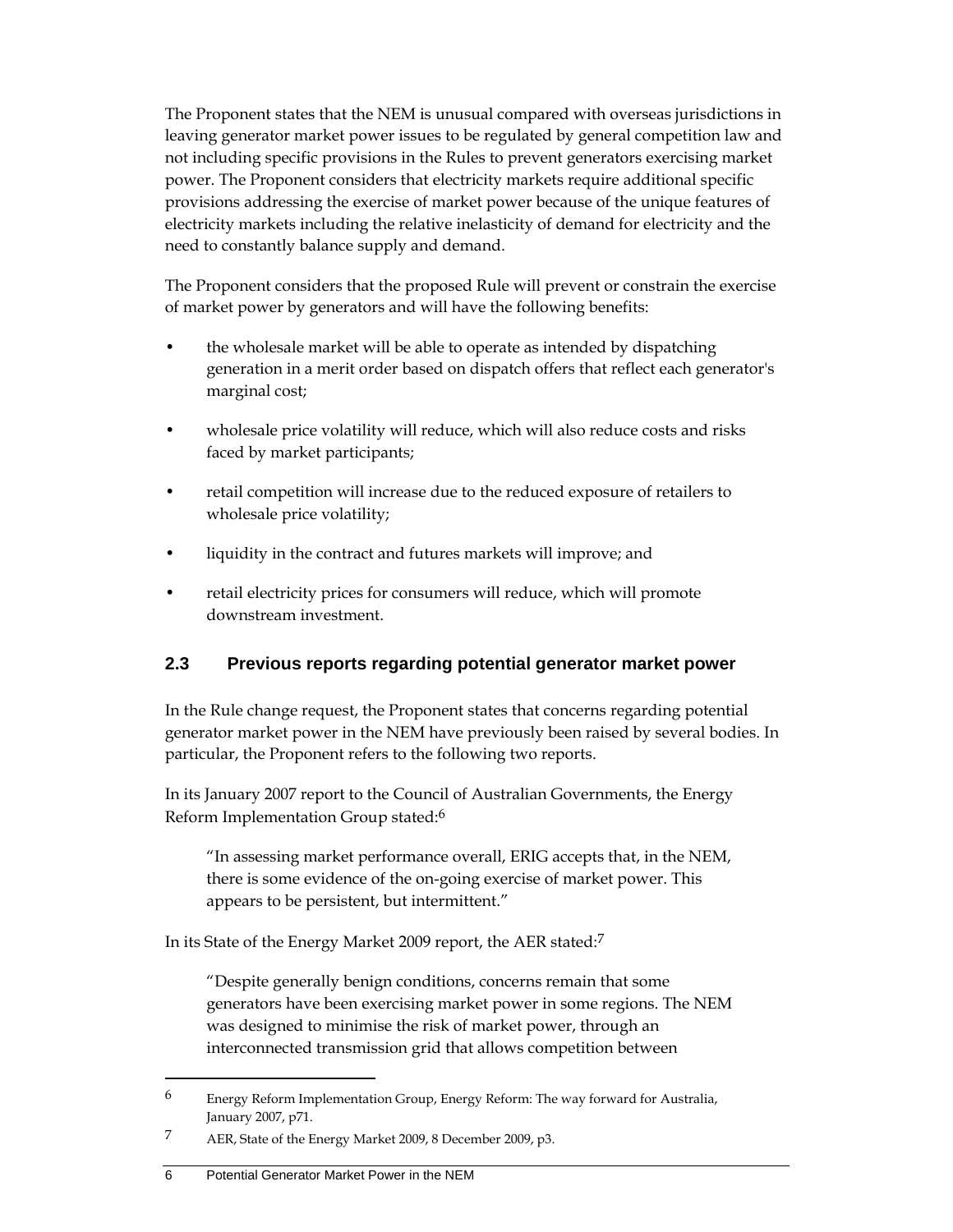generators. But there are circumstances in which baseload generators can price capacity at around the market cap and be certain of at least partial dispatch. This behaviour is often more evident at times of peak demand, typically on days of extreme temperatures...

There have been continuing concerns in South Australia, where spot prices in the past two years were significantly higher than in other mainland NEM regions. In the early months of 2009 South Australian spot prices exceeded \$5000 per megawatt hour (MWh) on 27 occasions. The bidding strategies of AGL Energy for its Torrens Island power station were a key contributing factor on most occasions...

More recently, market bidding strategies emerged as a concern in Tasmania. In June 2009 the spot price in Tasmania exceeded \$5000 per MWh on 13 occasions. The spikes were often driven by Hydro Tasmania making sudden and repeated cuts in the output of its non-scheduled (minihydro) generators, in conjunction with strategic bidding for the rest of its portfolio."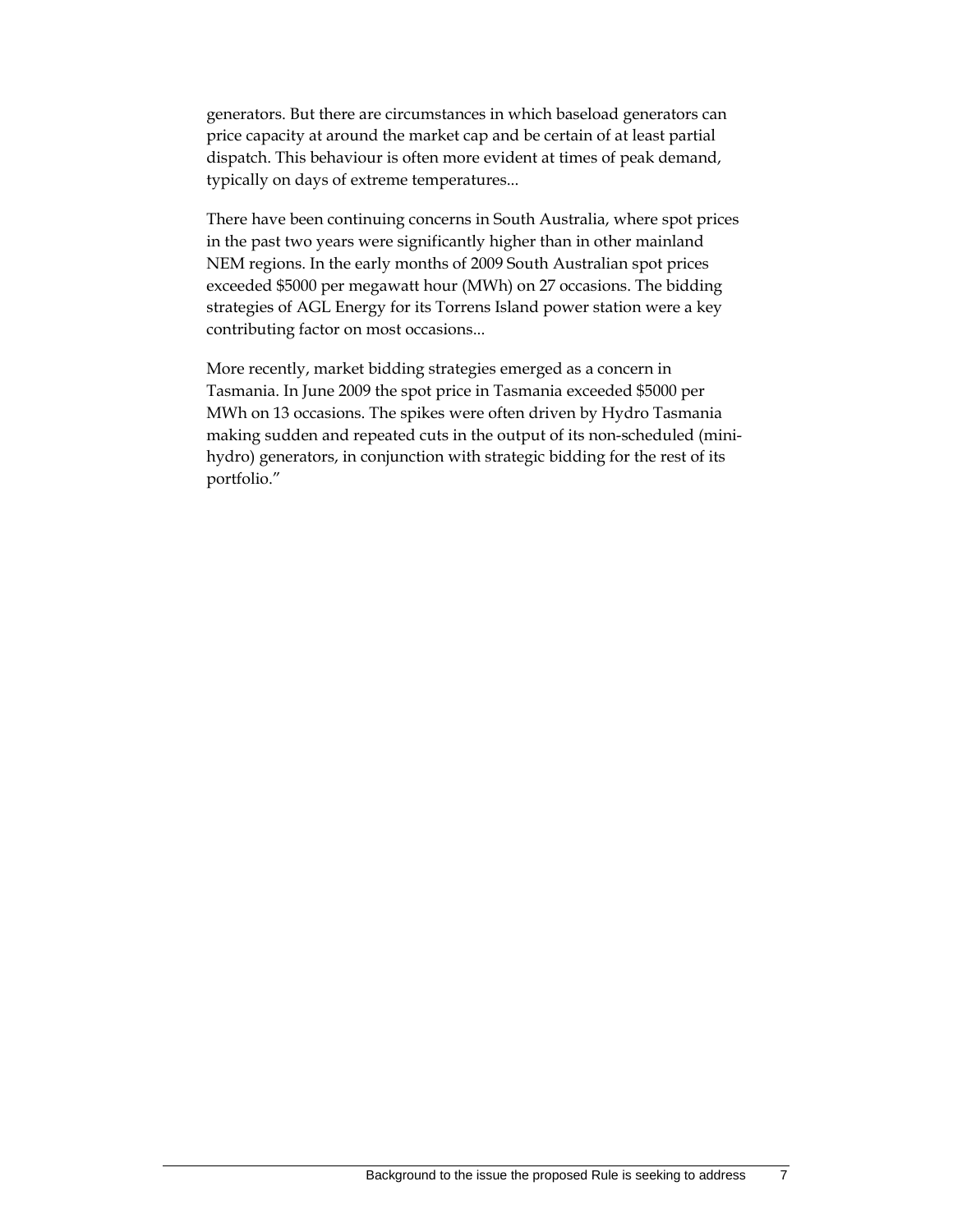## **3 Summary of the proposed Rule**

The Rule change request proposes to address the issues discussed above by adding additional provisions to Chapter 3 of the Rules.

In summary, the proposed Rule would impose restrictions on the dispatch offers that can be submitted by a generator that is declared by the AER to be a 'dominant generator'. The proposed Rule would not impose any restrictions on the dispatch offers of generators that are not declared to be a 'dominant generator'.

The key elements of the proposed Rule are as follows:

- The AER would determine which generator (or generators) in each NEM region is a 'dominant generator'. For each dominant generator, the AER would determine the level of regional demand at which that generator becomes a dominant generator.
- The Proponent's draft Rule amendments provide that a 'dominant generator' is any generator that has the ability to exercise market power at or above a certain level of regional demand. The AER would be required to publish guidelines on how it will determine if a generator is a dominant generator. The Rule change request contains the following comments that indicate the Proponent's intended tests for determining whether a generator is a dominant generator:
	- A dominant generator is a generator that "is able, at particular demand levels in a region, to set prices without any effective competition from other generators or has the ability to manipulate prices and supply in a regional market, to the extent that the actions of other competitors will have no effect in influencing the regional spot price."8
	- "The process by which a dominant generator would be identified is that if it can be demonstrated that the maximum regional demand at any time cannot be met without dispatch of that generator, then that generator is a 'dominant generator'."9
	- This assessment would be based on all generating units owned by an entity and any other generation over which the entity has dispatch control.<sup>10</sup>
- The AER would conduct this assessment annually. The list of dominant generators is therefore likely to change over time. More than one generator may be declared to be a dominant generator in any region, as illustrated by the example in Box 3.2 below.

<sup>8</sup> MEU, Rule change request, 23 November 2010, p32.

<sup>9</sup> MEU, Rule change request, 23 November 2010, p32.

<sup>10</sup> MEU, Rule change request, 23 November 2010, p68. The assessment therefore would not be based on individual power stations, but would consider the combined generation output of all generating units owned or controlled by a generator in a NEM region.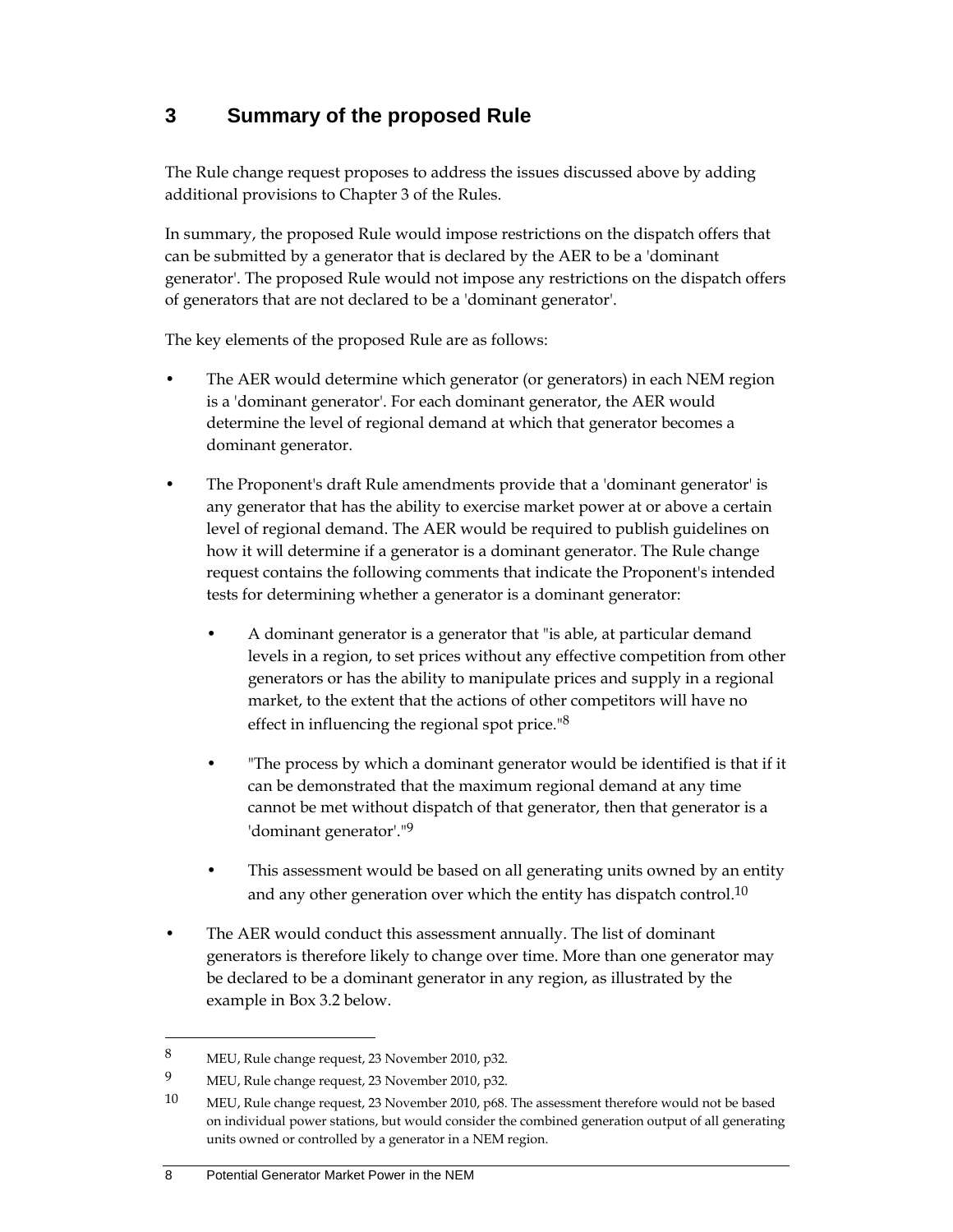- If a generator is declared to be a dominant generator then:
	- when regional demand is less than or equal to the level of demand at which the generator has been declared to be a dominant generator, no additional restrictions would apply to the generator and it can offer any amount of generation for dispatch at any price (subject to the existing Rules);
	- when regional demand exceeds the level of demand at which the generator has been declared to be a dominant generator, the generator would be required to offer all of its available capacity for dispatch at a price that is no more than the APC (currently set at \$300/MWh).
- The Australian Energy Market Operator (AEMO) would be required to make amendments to the dispatch algorithm to implement these restrictions.
- No new restrictions apply to generators that are not declared to be a dominant generator. Those other generators can offer any amount of generation for dispatch at any price (subject to the existing Rules).
- The regional reference price (RRP) would continue to be determined as under the current Rules and would apply to all generators including the dominant generator. If the RRP is set at more than \$300/MWh due to dispatch offers above that level by generators that are not dominant generators, all generators including the dominant generator would receive the RRP.
- Additional investigation and enforcement powers would be conferred on the AER to ensure compliance with these new provisions. In particular:
	- the AER would have the same investigation and enforcement powers that the Australian Competition and Consumer Commission (ACCC) has when enforcing a breach of sections 46 to 48 of the  $CCA;^{11}$  and
	- the Rules would confer on the AER the same ability to seek or impose penalties as the ACCC has under the CCA.12

The following examples illustrate the potential application of the proposed Rule change. These examples are based on examples contained in the Rule change request.13 The inclusion of these examples does not indicate that the Commission considers that

13 MEU, Rule change request, 23 November 2010, pp35-36.

<sup>11</sup> The Proponent considers that additional investigation and enforcement powers are required to ensure that a dominant generator does not engage in physical withholding of capacity in breach of the proposed Rule, for example to determine whether any claimed outages were genuine. In particular, the Proponent considers that additional powers similar to the ACCC's powers under section 155 of the CCA are required for the AER to effectively investigate allegations of physical withholding.

<sup>12</sup> It appears that the Proponent's intention is that the AER could seek Court imposed civil pecuniary penalties similar to the maximum penalties under section 46 of the CCA, which are the greater of \$10,000,000, three times the value of the benefits obtained from the breach, or (if the Court cannot determine the value of the benefits) 10% of the annual turnover of the body corporate.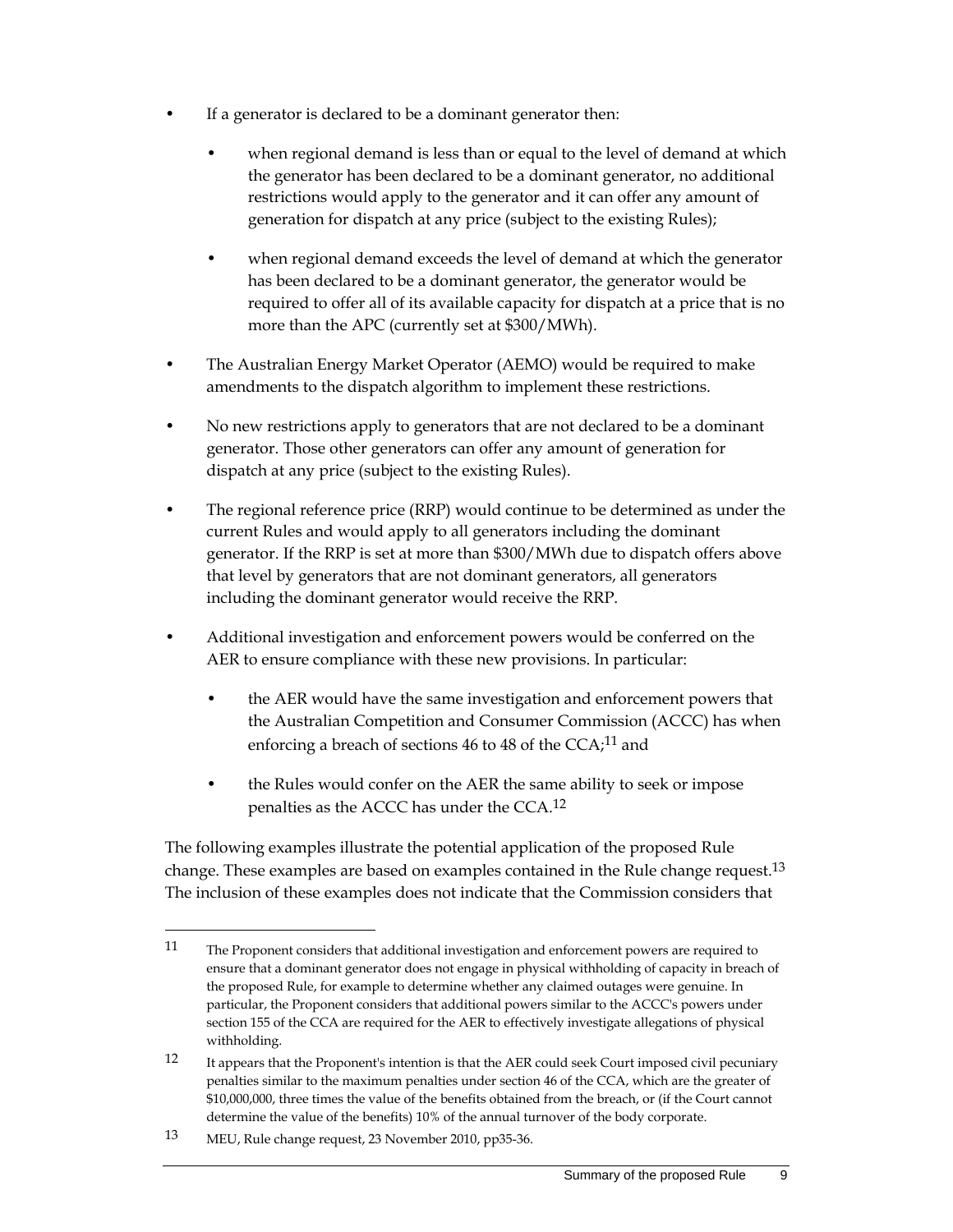the generators referred to in these examples have market power or would be declared as dominant generators if the proposed Rule was made.

### **Box 3.1 Example 1 - one 'dominant generator'**

The MEU considers that AGL would be a dominant generator in South Australia when regional demand exceeds 2,500 MW. The MEU considers that above this level of demand, AGL can offer any price it wishes for its generation capacity and be assured of dispatch because the combined output of all other generators is not enough to meet regional demand.

If the AER made a dominant generator determination on this basis then:

- when South Australian regional demand is 2,500 MW or less, the current Rules would apply without any additional restrictions on pricing by generators;
- when regional demand exceeds 2,500 MW, AGL would be required to offer all of its available capacity at a price not exceeding \$300/MWh. The offers of generators would be dispatched as usual and the RRP would reflect the last offer dispatched, which may be an offer by a generator other than AGL for a price exceeding \$300/MWh. All generating units that were dispatched, including AGL's generating units, would receive the RRP for their output.

## **Box 3.2 Example 2 - more than one 'dominant generator'**

In New South Wales, the MEU considers that Macquarie Generation would be a dominant generator when regional demand exceeds approximately 12,000 MW and Delta Electricity would be a dominant generator when regional demand exceeds approximately 12,500 MW. The MEU also considers that other generators such as Eraring Energy may be dominant generators at higher demand levels.<sup>14</sup>

If the AER made a dominant generator determination in relation to Macquarie Generation and Delta Electricity on this basis then:

- when NSW regional demand is 12,000 MW or less, the current Rules would apply without any additional restrictions on pricing by generators;
- when NSW regional demand is between 12,001 and 12,500 MW, Macquarie Generation would be required to offer all of its available capacity at a price

<sup>14</sup> The MEU's analysis in this example is likely to be affected by the recent sale of 'Gentrader' rights in relation to some of Delta Electricity's and Eraring Energy's power stations to TRUenergy and Origin Energy respectively. Delta Electricity and Eraring Energy continue to own and operate these power stations, but TRUenergy and Origin Energy have become the registered participants for these power stations and control dispatch decisions.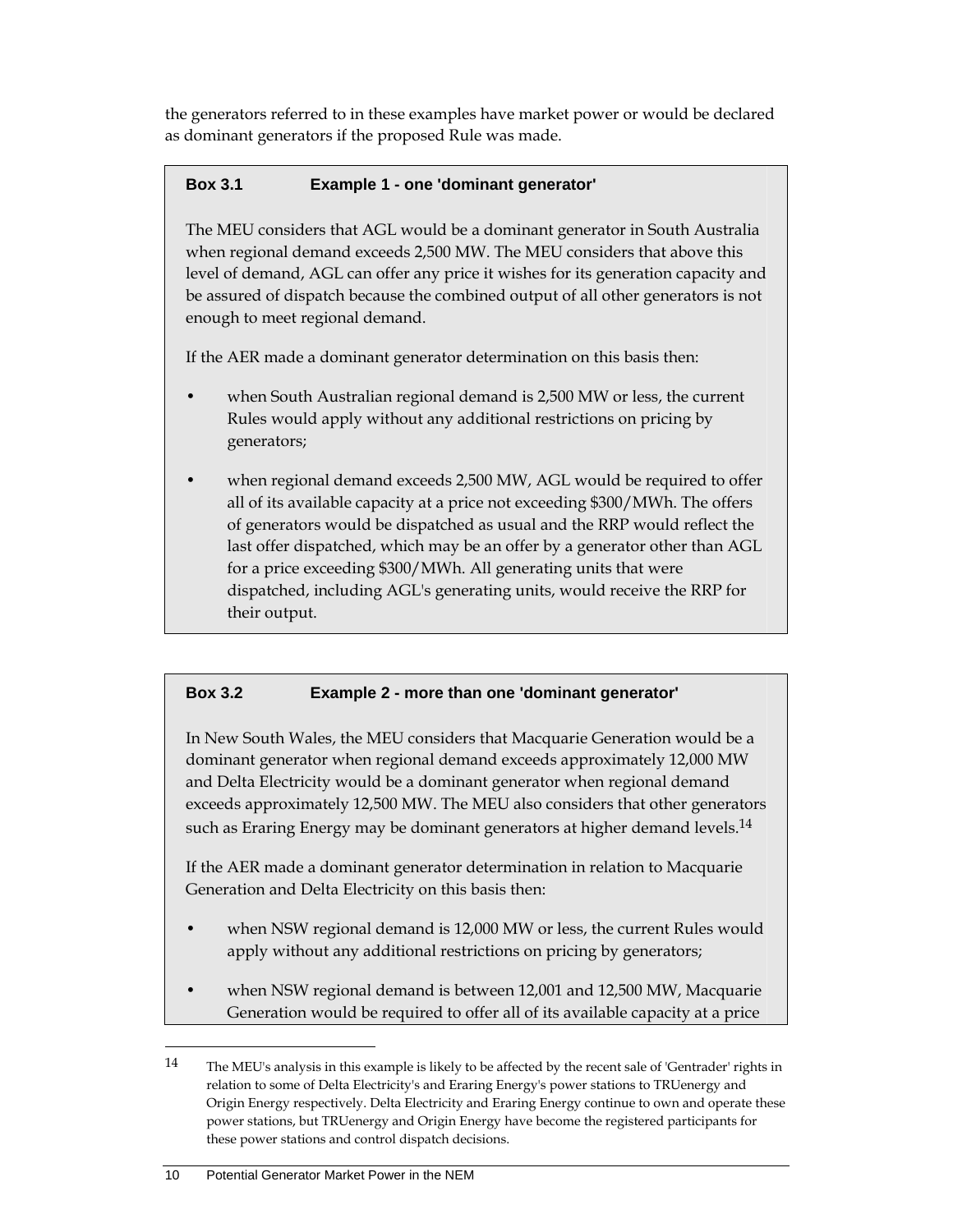not exceeding \$300/MWh;

• when NSW regional demand exceeds 12,500 MW, Macquarie Generation and Delta Electricity would each be required to offer all of their available capacity at a price not exceeding \$300/MWh.

The Rule change request states that the Rule change proposal could have unintended effects in Tasmania and would result in Hydro Tasmania being declared as a dominant generator at all levels of demand. As a result, the Proponent states that Tasmania is a special case and that a jurisdictional derogation appears appropriate so that the Rule amendments do not apply to the Tasmanian region. However, the Proponent's draft Rule amendments do not contain any jurisdictional derogations.

The Proponent's draft amendments to the Rules are set out in Appendix A to this Consultation Paper.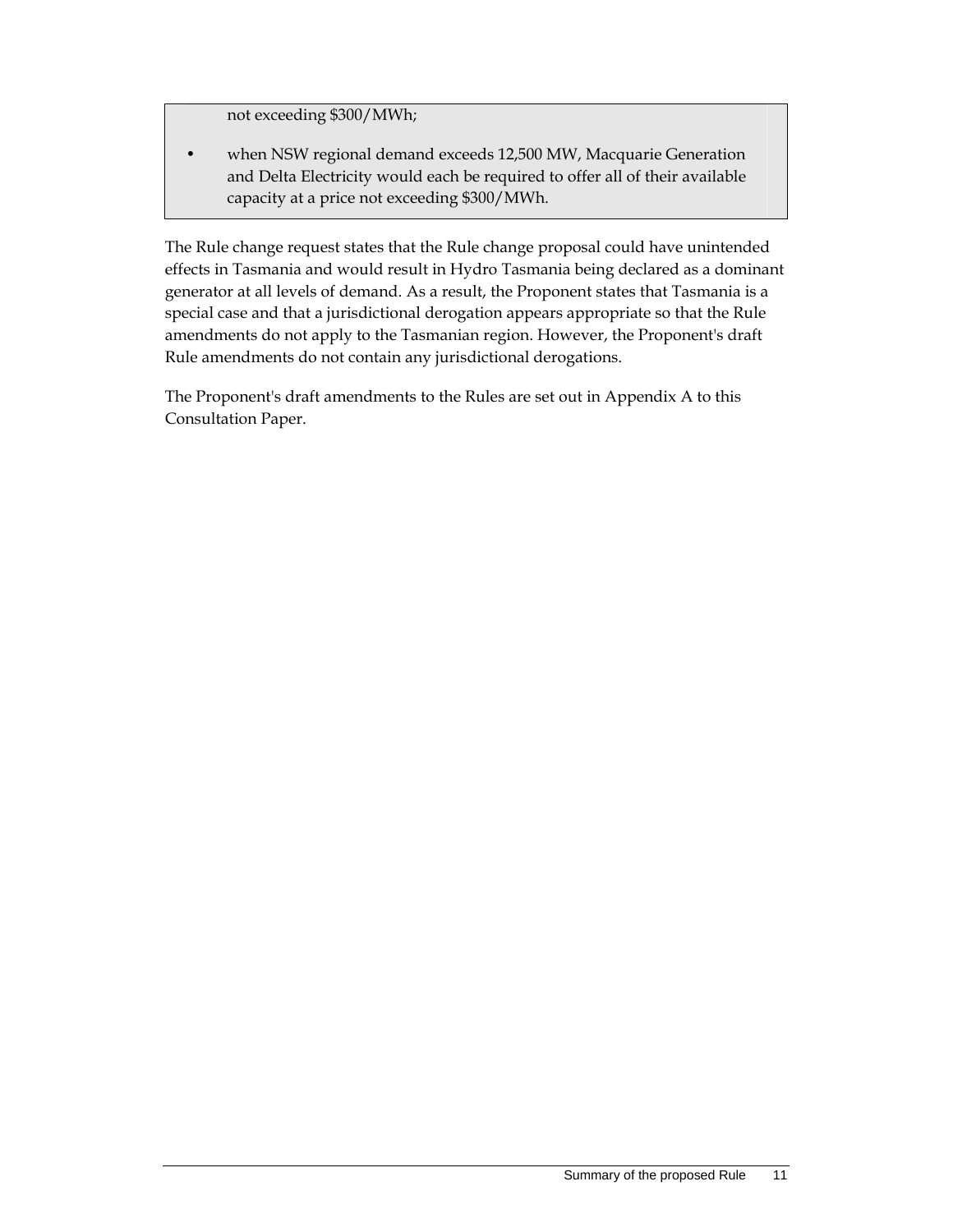## **4 Assessment framework**

### **4.1 Assessment framework**

The Commission's assessment of this Rule change request must consider whether the proposed Rule will, or is likely to, contribute to the achievement of the NEO as set out in section 7 of the NEL, which is as follows:

"The objective of this Law is to promote efficient investment in, and efficient operation and use of, electricity services for the long term interests of consumers of electricity with respect to-

- (a) price, quality, safety, reliability and security of supply of electricity; and
- (b) the reliability, safety and security of the national electricity system."

The assessment framework for this Rule change request will consider whether:

- the proposed Rule will, or is likely to, better contribute to the achievement of the NEO than the status quo; and
- having regard to the issues raised by the Rule change proposal, there is a more preferable Rule that is likely to better contribute to the achievement of the NEO than the proposed Rule.

The assessment framework for this Rule change proposal involves the following steps.

#### **4.1.1 Step 1: Defining the problem**

Before it is possible to properly assess the effect of the proposed Rule change on the NEO, it is necessary to clearly define the problem that the Rule change proposal is seeking to address. In doing so, the problem should be defined by reference to its potential impact on efficiency.

The first step in the assessment of this Rule change proposal therefore involves answering the following questions:

- What is 'market power' in the context of the NEM?
- What is the 'exercise' of market power in the context of the NEM?
- In what ways can the exercise of market power by generators reduce productive, allocative or dynamic efficiency in the NEM?

These questions and a number of related issues are discussed in sections 5.1 to 5.3.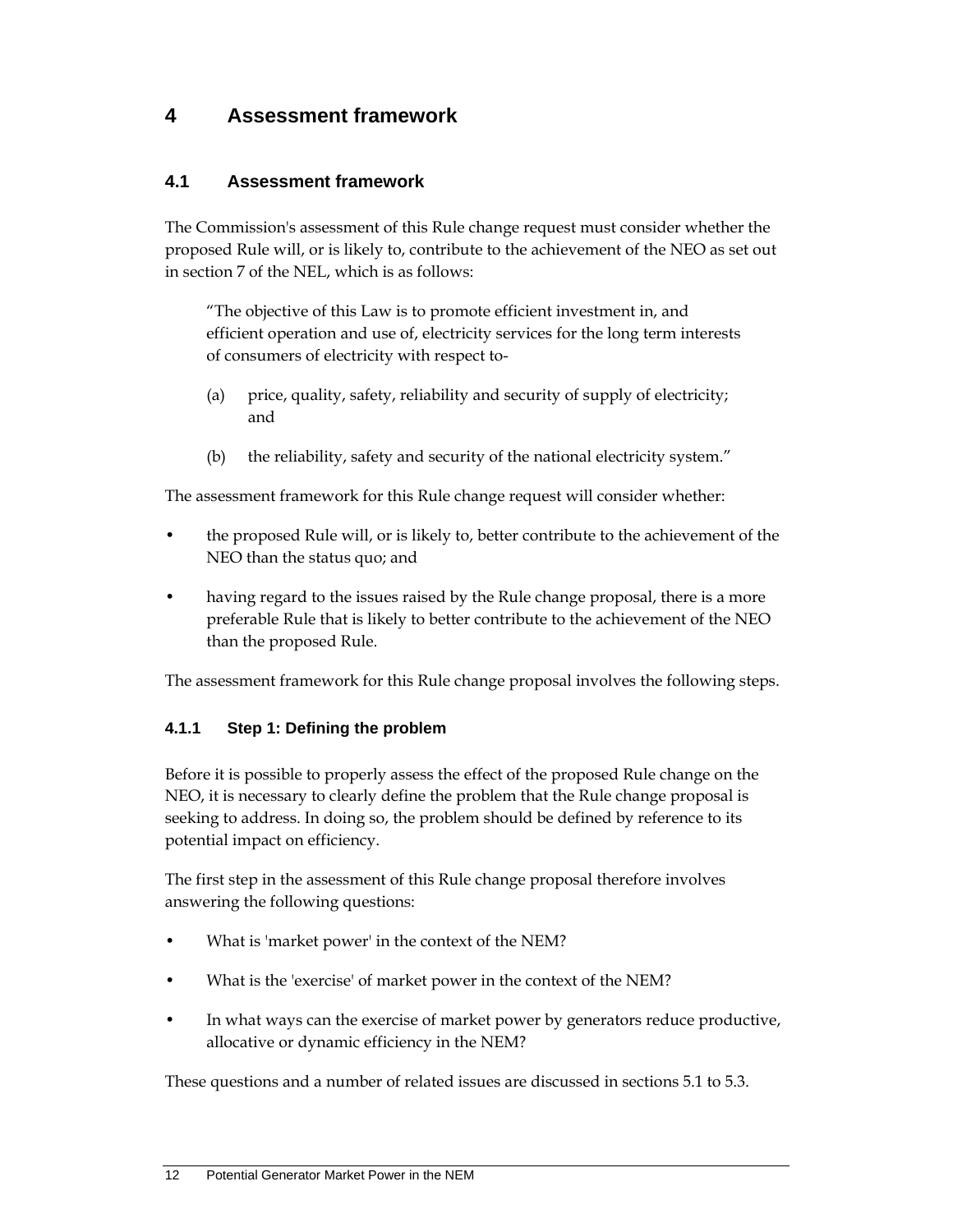#### **4.1.2 Step 2: Assessing whether there is evidence of a problem**

Based on the definitions developed in step 1, the next step is to investigate whether there is evidence of the exercise of market power by generators in the NEM.

If the Commission determines that there is evidence of the exercise of market power by one or more generators, this step will also investigate and assess:

- whether the conduct has a material effect on efficiency in the NEM and the long term interests of consumers:<sup>15</sup>
- whether that conduct (or similar conduct by the same generator or other generators) is likely to continue in the absence of a Rule change; and
- whether that conduct is within the scope of the  $CCA.^16$

These questions and a number of related issues are discussed in section 5.4.

#### **4.1.3 Step 3: Assessing solutions to the problem**

If step 2 leads the Commission to conclude that there is evidence that:

- one or more generators are exercising market power;
- that conduct has a material impact on efficiency in the NEM and adversely affects the long term interests of consumers;
- that conduct (or similar conduct by the same generator or other generators) is likely to continue in the absence of a Rule change; and
- that conduct is not within the scope of the CCA,

 $\overline{a}$ 

step 3 will involve an investigation and assessment of the potential solutions to that problem.

If the evidence from step 2 is that one or more of these requirements are not met, then a Rule change is unlikely to be justified and the Commission could move directly to issuing a draft Rule determination not to make a Rule change.

<sup>15</sup> Section 5.3 discusses how the exercise of market power by generators may affect the economic efficiency of the wholesale electricity market (and potentially other related markets). It is likely that the exercise of market power would have a detrimental effect on efficiency in the NEM and the long term interests of consumers, but that needs to be confirmed and the materiality of the impact needs to be assessed.

<sup>&</sup>lt;sup>16</sup> It is not a purpose of this Rule change process to determine whether any generator has breached the CCA. However, if the only conduct that is identified as a potential concern in this step 2 is likely to be prohibited by the CCA then there is unlikely to be a problem that justifies a Rule change.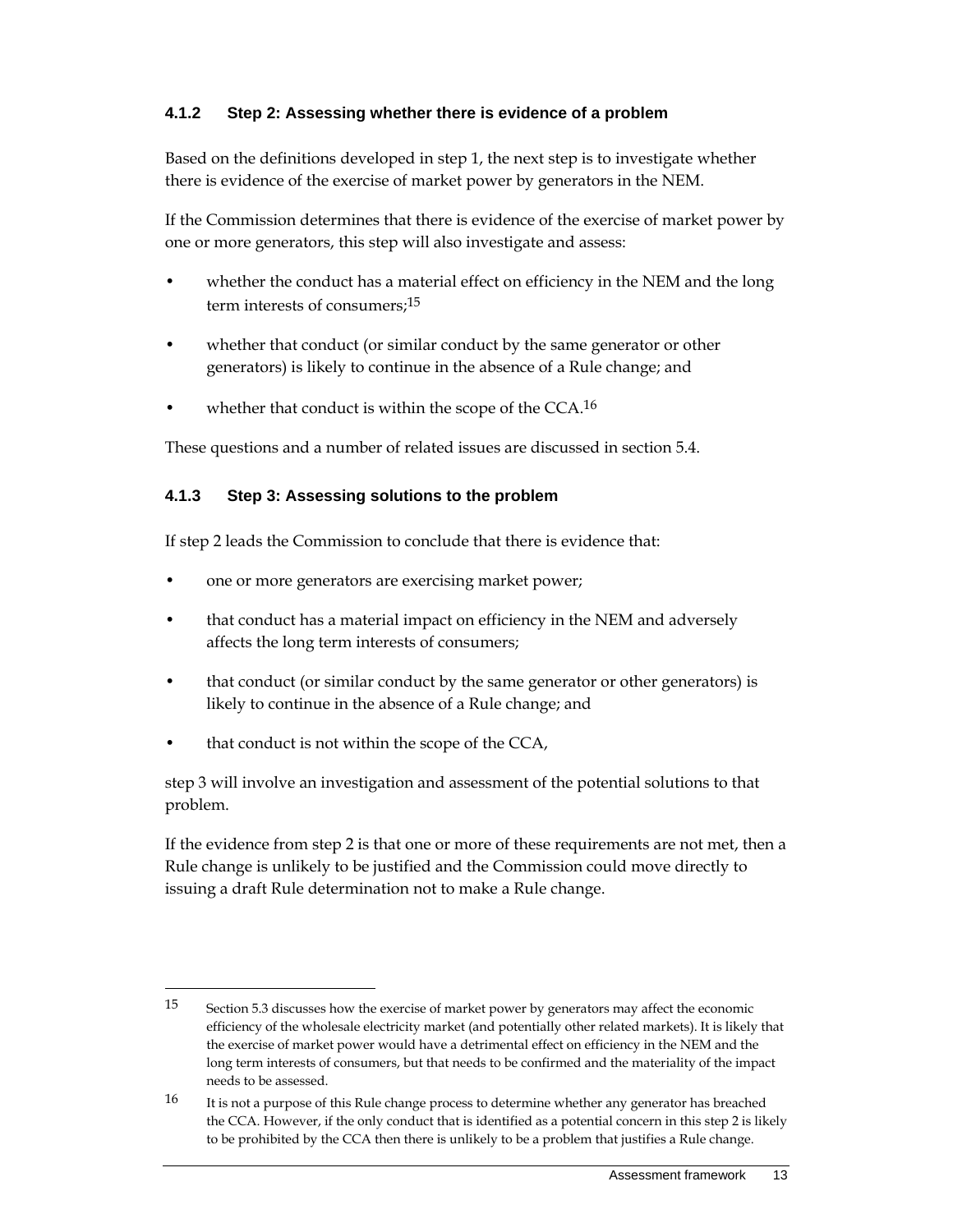In step 3, the effectiveness of the proposed Rule and its likely impact on achievement of the NEO will be assessed. This step will also consider whether there are other options that would effectively address the problem and that are likely to better contribute to the achievement of the NEO than the proposed Rule.

To do so, the following questions will be addressed:

- Is the proposed Rule likely to prevent or constrain the ability of generators to exercise market power in a manner that reduces efficiency in the NEM and adversely affects the long term interests of consumers?
- Are there are other options that are likely to prevent or constrain the exercise of market power by generators and that may better contribute to the achievement of the NEO than the proposed Rule?
- Would the proposed Rule, or a more preferable Rule, better achieve the NEO than the status quo, or are the detrimental impacts of any Rule change likely to outweigh the potential benefits of removing or constraining the exercise of market power by generators?<sup>17</sup>

These questions and a number of related issues are discussed in sections 5.5 to 5.7.

#### **4.1.4 Assessment framework diagram**

This assessment framework and the key decisions that are required to be made as part of the assessment of the proposed Rule are illustrated in the following diagram.

<sup>17</sup> For example, if the proposed Rule effectively addressed the exercise of market power by generators but also significantly affected behaviour that did not constitute an exercise of market power, the assessment of the proposed Rule would need to consider the costs of that unintended effect.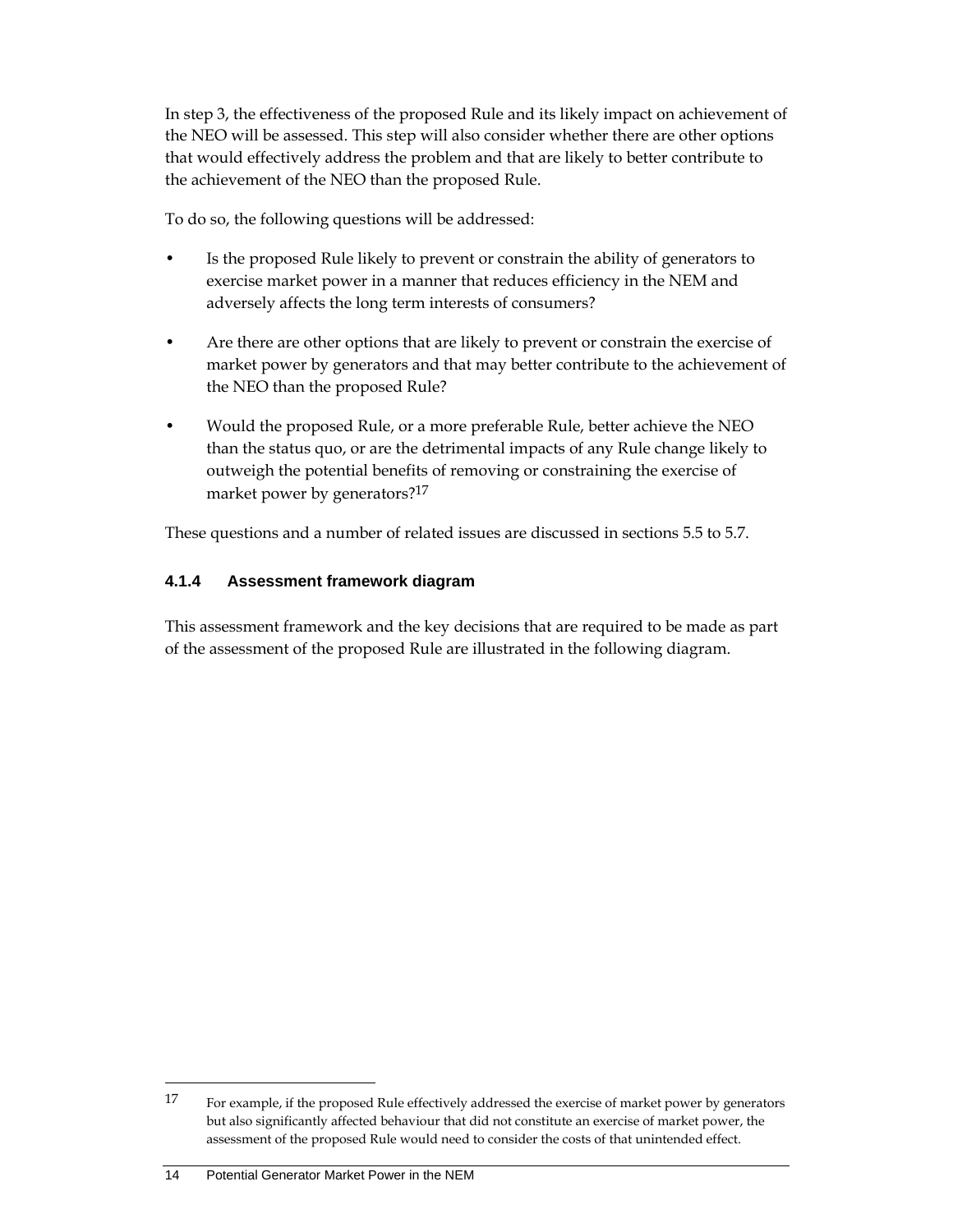

#### **Figure 4.1 Assessment framework decision tree**

## **4.2 Proposed process**

The process for this Rule change proposal will reflect the multi-stage assessment framework discussed above, with the publication of additional papers prior to the draft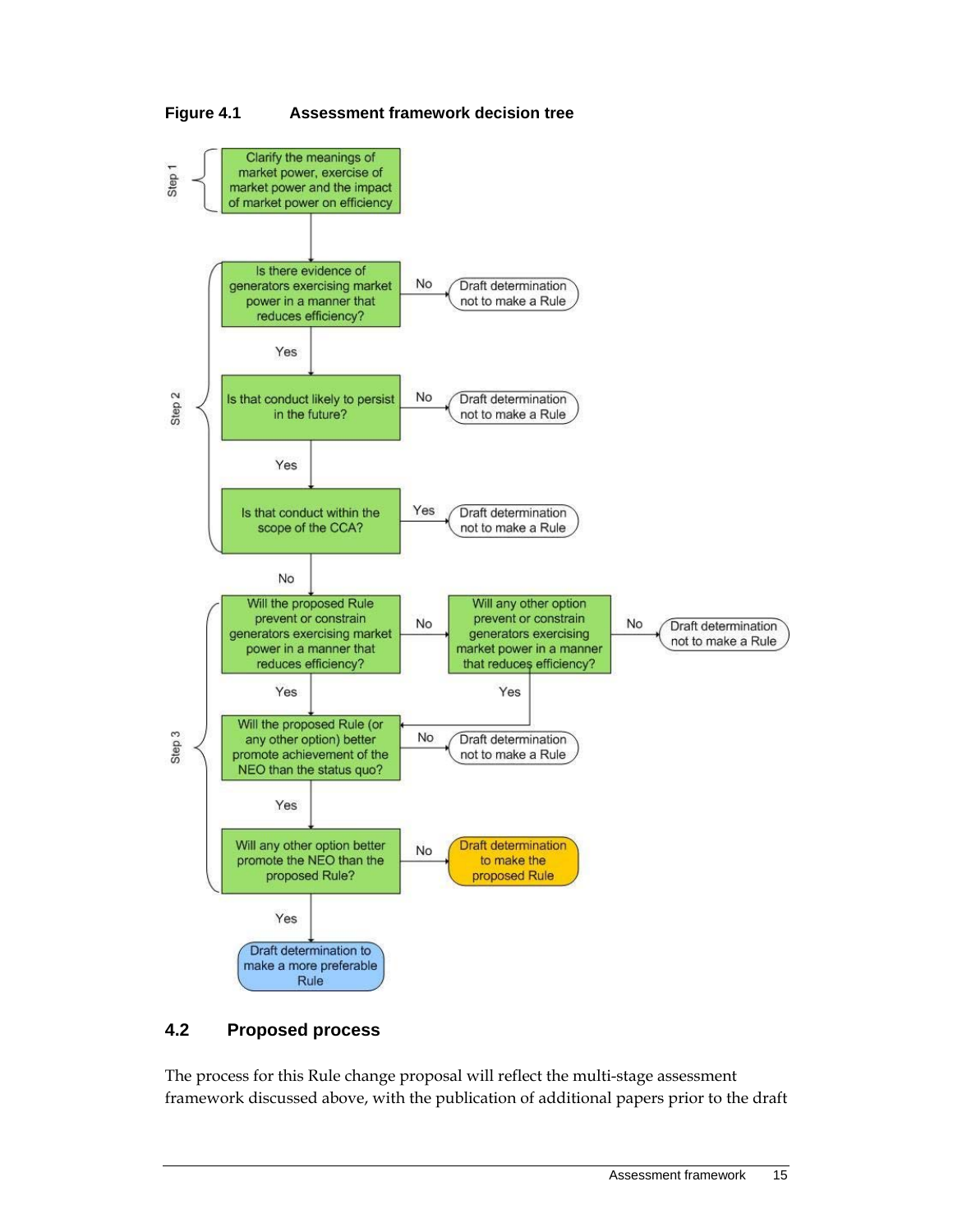Rule determination so that stakeholders can provide submissions at each key step of the process. These anticipated steps are set out in the following table.

| <b>Stage</b>                                                     | Paper                                             | <b>Content</b>                                                                                                                                                                                                                                            | <b>Proposed</b><br>date |
|------------------------------------------------------------------|---------------------------------------------------|-----------------------------------------------------------------------------------------------------------------------------------------------------------------------------------------------------------------------------------------------------------|-------------------------|
| Step 1 of the<br>assessment<br>framework                         | <b>Directions</b><br>Paper                        | The Commission's proposed definitions of<br>'market power' and the 'exercise' of market<br>power and initial views on the potential impacts<br>on efficiency and the long term interests of<br>consumers of the exercise of market power by<br>generators | Mid 2011                |
| Step 2 of the<br>assessment<br>framework                         | Preliminary<br>Assessment<br>and Options<br>Paper | The Commission's assessment of whether there<br>is evidence of the exercise of market power by<br>generators and, if so, the extent and effects of<br>that exercise of market power on efficiency and<br>the long term interests of consumers             | By the end<br>of 2011   |
| Initial stages<br>of step 3 of<br>the<br>assessment<br>framework |                                                   | If there is evidence of the exercise of market<br>power by generators, the paper will also identify<br>any potential options to address the exercise of<br>market power that should be considered in<br>addition to the proposed Rule                     |                         |

### **4.3 Scope issues**

#### **4.3.1 Aspects of the Rule change request that are outside of the AEMC's powers**

The Rule change request proposes the following amendments that we consider are outside of the AEMC's Rule making powers under the NEL:

- an amendment to section 58 of the NEL to provide that the AER has the same powers as the ACCC has when investigating and enforcing a breach of sections 46 to 48 of the CCA; and
- an amendment to clause 3.8.2 of the Rules to provide that the AER shall carry out investigations into potential breaches of the new obligations on dominant generators as if it were the ACCC investigating a breach of sections 46 to 48 of the CCA and that, in setting penalties for a breach of those obligations, the AER shall follow the same approach as the ACCC would do under the CCA.<sup>18</sup>

The AEMC does not have the power to amend the NEL as part of the Rule change process. The AEMC also does not have the power to make a Rule that creates an

<sup>18</sup> Part of the intended effect of this amendment appears to be to allow the AER to seek civil pecuniary penalties similar to under section 46 of the CCA, as discussed in Chapter 3 above.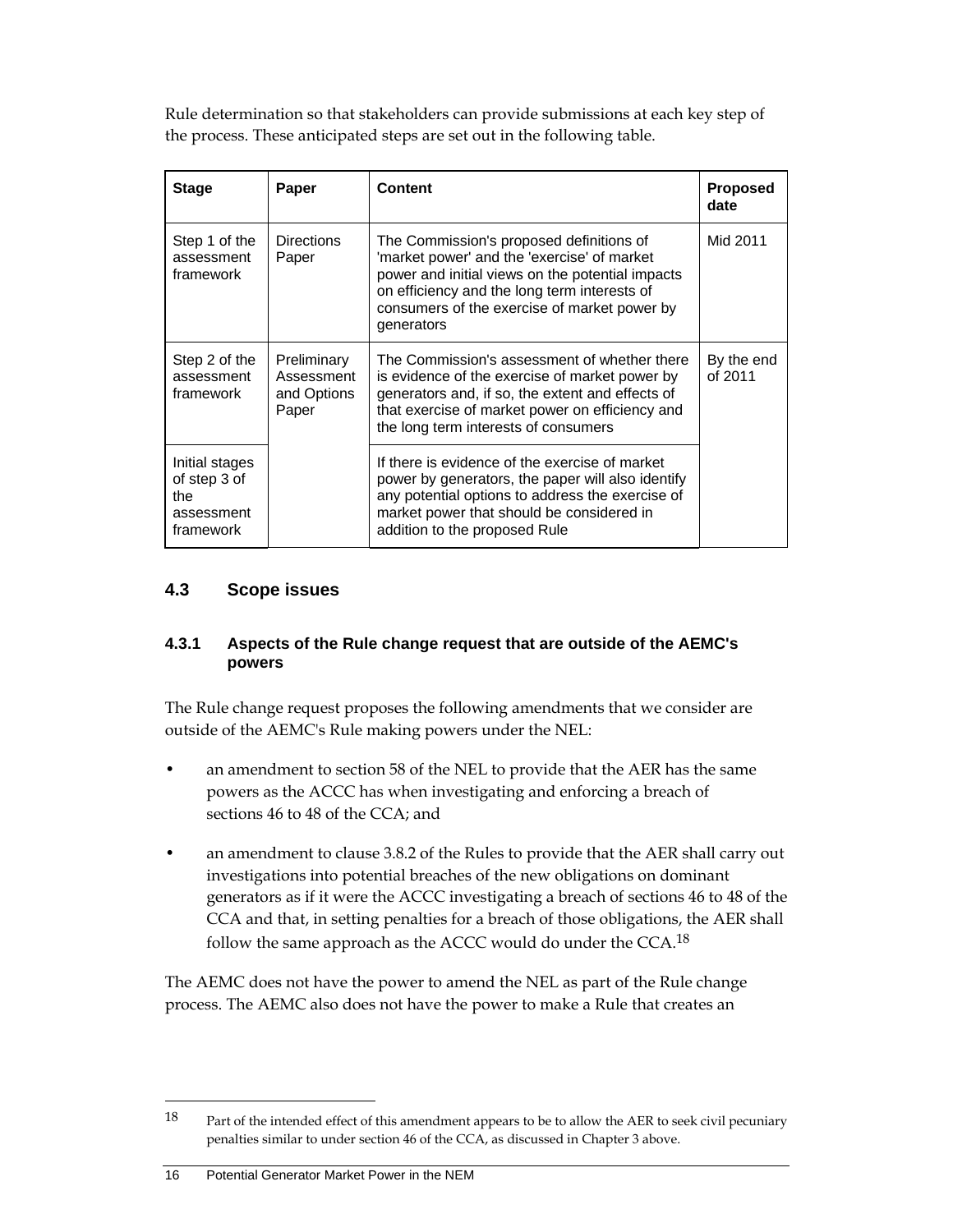offence for a breach of a provision of the Rules or provides for a civil or criminal penalty for a breach of the Rules.19

Accordingly, this Rule change process will not result in amendments to the NEL or the creation of new offences or new penalty provisions in the Rules. We consider that these aspects of the proposed Rule can be severed from the remainder of the proposed Rule without rendering the remainder of the proposed Rule ineffective.

Subject to these limitations on the AEMC's powers, this Rule change process will consider whether any additional powers should be conferred on the AER to enable it to investigate and enforce the proposed Rule.<sup>20</sup> If the AEMC considers that additional investigation or enforcement powers are appropriate but those powers are outside of the AEMC's Rule making powers, the AEMC may decide to recommend an amendment to the NEL or recommend that particular Rule provisions be classified as civil penalty provisions.

#### **4.3.2 Scope of the market power issues that are covered by the proposed Rule change**

The scope of the Proponent's Rule change request is limited to specific types of conduct that the Proponent considers constitute an exercise of market power. It does not address all potential forms of market power in the NEM.

Based on the scope of the Rule change request, it is proposed to limit the scope of the market power issues that will be considered as part of this Rule change process to conduct:

- by generators only, not other registered participants;
- in relation to the wholesale energy market, not other markets such as ancillary services; and
- that has the purpose or effect of increasing the wholesale price of electricity.

The Rule change request raises the issue of potential tacit collusion or parallel behaviour by generators.21 However, the proposed Rule appears to be limited to the unilateral exercise of market power by generators and does not appear to address coordinated conduct that could result in smaller generators collectively exercising market power. Section 5.5 seeks submissions on whether this Rule change process should consider coordinated conduct or be limited to the unilateral exercise of market power.

<sup>19</sup> See section 36 of the NEL.

 $20$  The AER already has a broad range of powers under the NEL to investigate, and take action in relation to, breaches of the Rules - see for example sections 15, 28 and 58-69 of the NEL.

<sup>21</sup> MEU, Rule change request, 23 November 2010, pp43-44.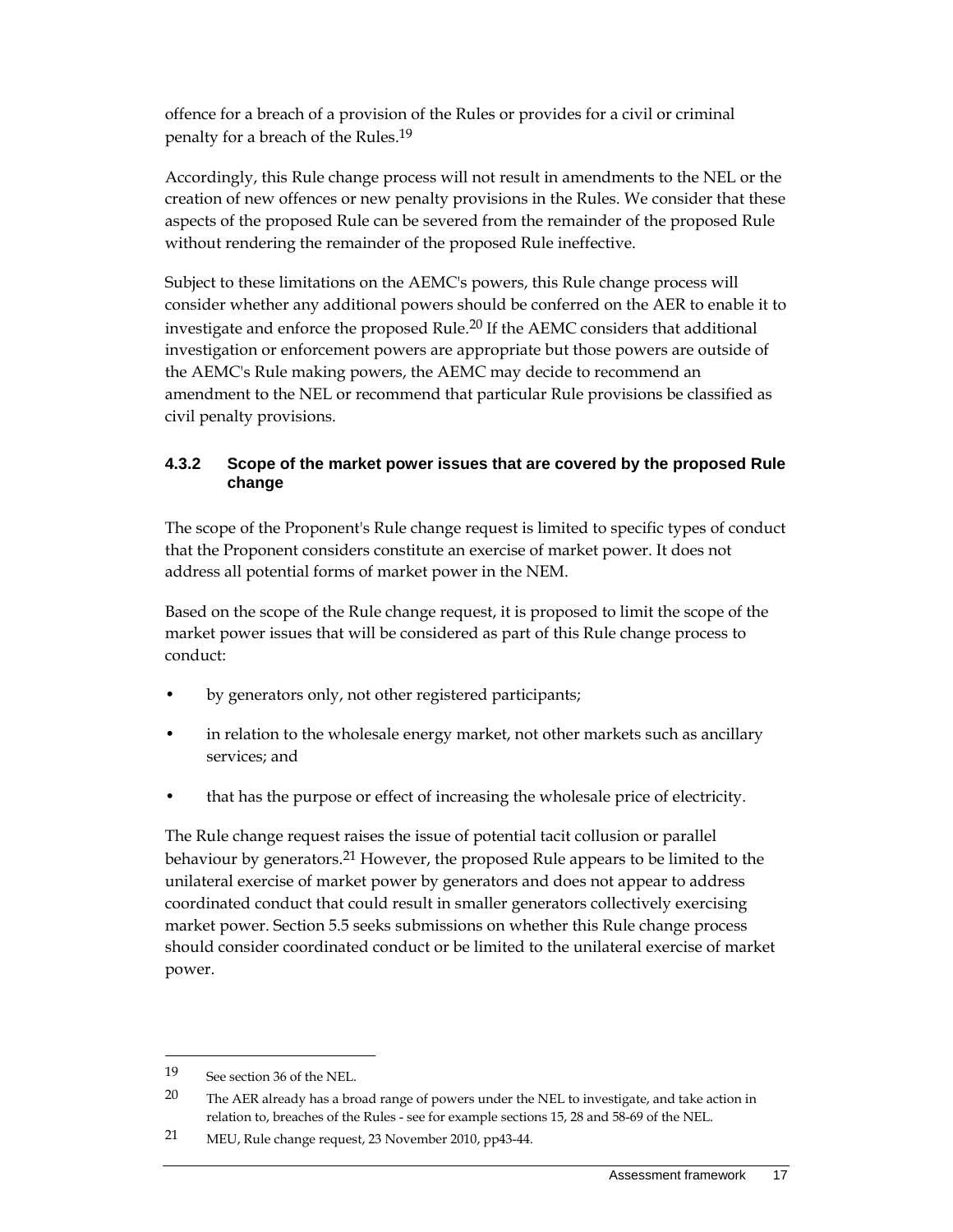The Rule change request also states that the proposed Rule is only intended to prevent a generator from exercising market power "'in the absence of supply scarcity".22 The NEM is designed so that prices will rise to signal a shortage of supply, whether that shortage is caused by a transmission or generation outage or by a shortage of installed generation compared with peak demand. The proposed Rule, and this Rule change process, are not seeking to remove all instances of high prices that will arise from such circumstances.

<sup>22</sup> MEU, Rule change request, 23 November 2010, p7.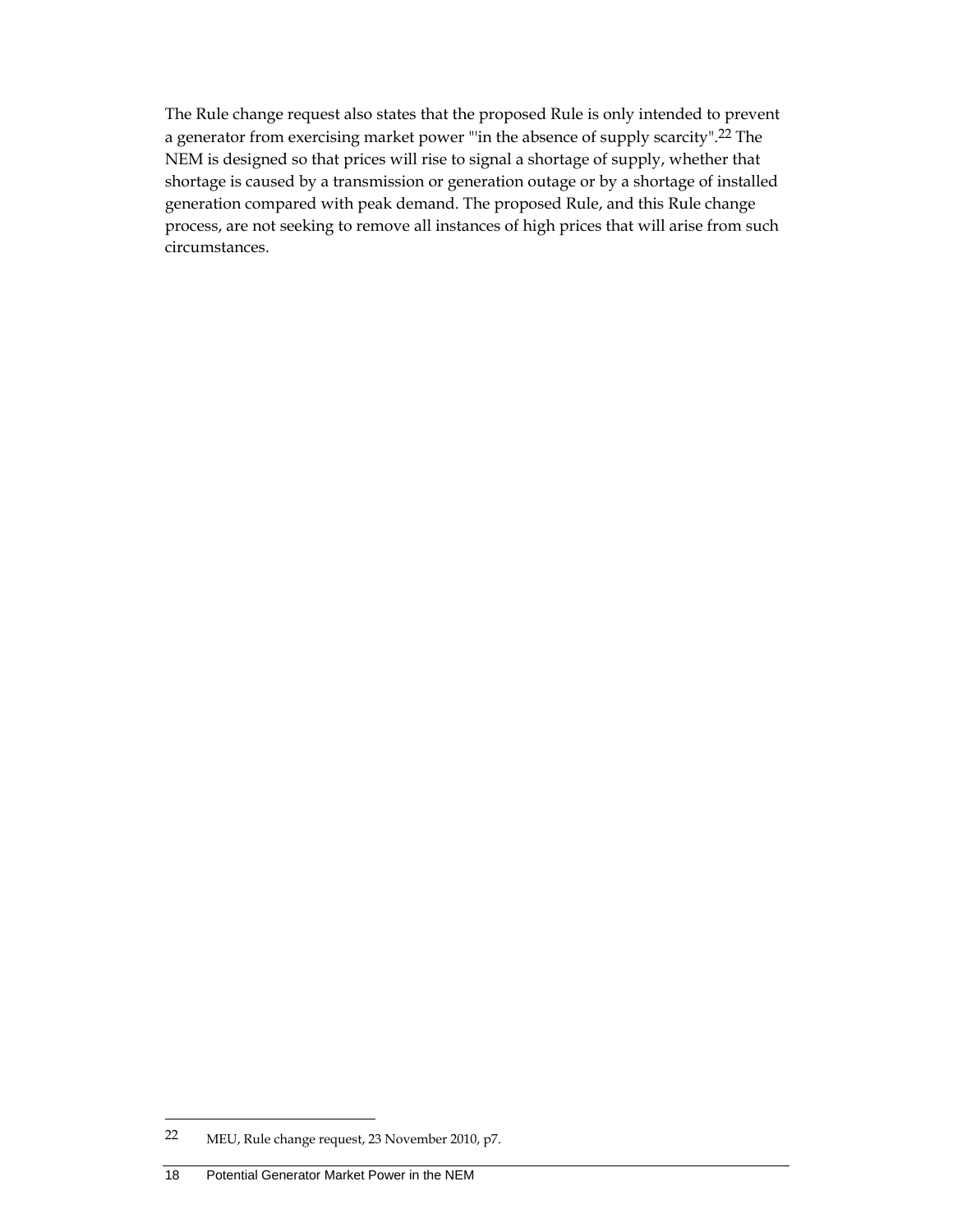## **5 Issues for consultation**

Taking into consideration the assessment framework discussed in Chapter 4, we have identified a number of issues for consultation that appear to be relevant to this Rule change request.

The issues outlined below are provided for guidance. Stakeholders are encouraged to comment on these issues as well as any other aspect of the Rule change request or this Consultation Paper, including the assessment framework, process and scope issues discussed in Chapter 4.

Stakeholders will have a further opportunity to provide detailed submissions on the issues covered in sections 5.4 to 5.7 during subsequent stages of the Rule change process. Accordingly, in their comments on this Consultation paper, stakeholders are encouraged to focus on the issues raised in sections 5.1 to 5.3, together with initial comments on the issues in sections 5.4 to 5.7.

### **5.1 What is 'market power' in the context of the NEM?**

As discussed in section 4.1.1, assessing the proposed Rule change first requires us to clearly articulate the problem that this Rule change proposal is seeking to address. The first step in setting out the problem is to define what is meant by 'market power' in the context of the NEM. The term market power may be interpreted in different ways, and it is important to establish a common understanding for the purpose of assessing and consulting on this Rule change request.

#### **Defining the market**

Determining the existence of market power in the context of the NEM first requires us to define the relevant market. In defining the market for the purposes of competition law, the following dimensions are usually considered:

- the product (i.e. a description of the relevant good or service);
- the functional level of the market (i.e. the point in the supply chain);
- the geographical scope; and
- the relevant timeframe during which to assess whether an entity has market power.

The approach taken to market definition in competition law is a useful guide for the purposes of this Rule change process, but it may not necessarily be appropriate to follow that approach exactly. It is also noted that CCA cases and commentators have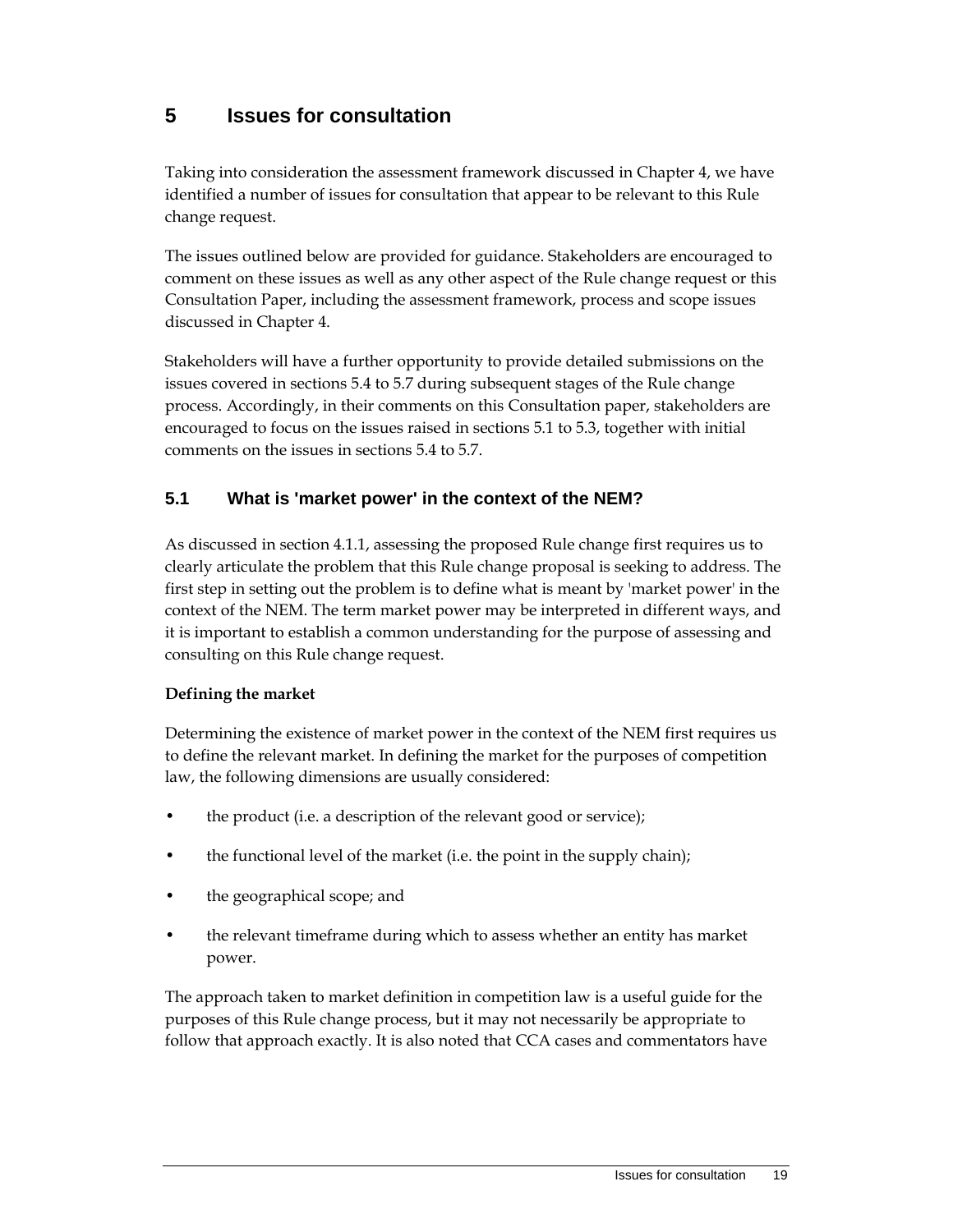emphasised that the approach to market definition should take into account the context. For example, Norman and Williams have stated that:<sup>23</sup>

"The aim of the process of definition is not to arrive at some proposition which can be judged to be true independently of the problem before the Court or Tribunal; rather the market is defined to clarify the process of analysing the competitive relationships which need to be explored before the ultimate questions of the case can be decided."

The product and functional dimensions are likely to include, at a minimum, electrical energy supplied to the wholesale electricity market. Arguably the product market could be expanded to include electricity derivative products such as swaps, futures or options.24

The relevant geographical and temporal dimensions are less clear. For example, the geographic scope could be the entire NEM, which is connected through a series of interconnectors. However, during periods of high demand (the period over which the proposed Rule would apply) it is likely that at least some of these interconnectors would be constrained. There may therefore be an argument that there are separate markets for each jurisdiction, which is the approach that the Proponent appears to take in the Rule change request.

Similarly, the time period over which the analysis should apply is not straightforward to determine. Generators are required to submit dispatch offers for each 30 minute trading interval, making it possible that market power (if present) may only be exercised over short periods of time. However, given the magnitude of the market price cap<sup>25</sup> relative to the average spot price, a few periods of high prices could have a large impact on the average annual spot price.

The Rule change request states that 'dominant generators' only have market power during periods of high demand in a region, and face effective competitive constraints at other times. This raises the question of whether these periods of high demand constitute a separate temporal market, or whether a generator's market power should be assessed over a longer timeframe.

#### **Defining market power**

 $\overline{a}$ 

The Proponent defines market power in the NEM as "an ability of a generator to manipulate the spot price at a regional demand less than the maximum regional demand, by either physical or economic withholding of its capacity".26

<sup>23</sup> Norman and Williams, The analysis of market and competition under the Trade Practices Act: Towards the resolution of some hitherto unresolved issues (1983) 11 Australian Business Law Review 396.

<sup>24</sup> See, for example, *Australian Gas Light Company v Australian Competition and Consumer Commission (No 3)* [2003] FCA 1525 at [380].

<sup>&</sup>lt;sup>25</sup> The market price cap is administratively set and represents the maximum price that a generator may offer into the market. The market price cap is currently \$12,500/MWh.

<sup>26</sup> MEU, Rule change request, 23 November 2010, p32.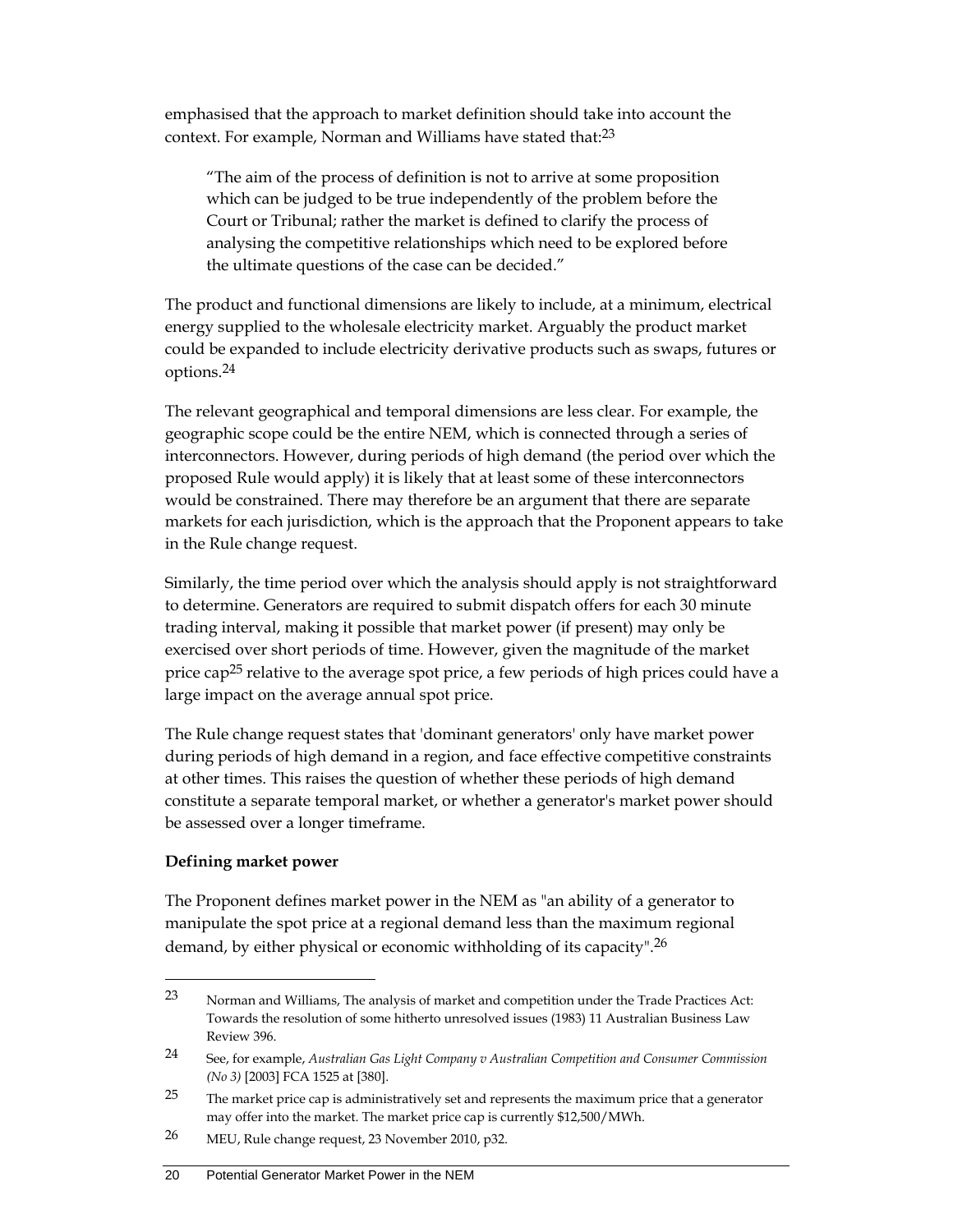In economics, market power is generally defined as the ability of a firm to profitably raise the price for a product or service above the competitive level. For example, Werden defined market power as the ability of a seller to "profitably...maintain prices above competitive levels by restricting output below competitive levels".27

Legal definitions often build on the economic definition of market power. For example, in *Queensland Wire Industries Pty Ltd v Broken Hill Pty Co Ltd*, market power was defined as:28

"the ability of a firm to raise prices above the supply cost without rivals taking away customers in due time, supply cost being the minimum cost an efficient firm would incur in producing the product..."

CCA case law, however, recognises that the ability to raise prices is not the sole indicator of market power, and several cases have adopted a broader definition of market power. Based on case law and the guidance provided by section 46(3), market power for CCA purposes can be defined as the power to behave, to a substantial extent and for a sustained period, in a manner not constrained by competitors or potential competitors. This definition reflects the fact that section 46 only applies if a corporation has a 'substantial' degree of power in a market.

The equivalent provision to section 46 in the European Union (EU) prohibits the abuse of a dominant position in a market.<sup>29</sup> Accompanying guidelines define dominance as:30

"a position of economic strength enjoyed by [a corporation] which enables it to prevent effective competition being maintained on a relevant market, by affording it the power to behave to an appreciable extent independently of its competitors, its customers and ultimately of consumers."

The guidelines also confer an interpretation of "dominance" that closely aligns with the CCA, namely that a corporation "enjoys substantial market power over a period of time" where competitive constraints are insufficient.<sup>31</sup>

An inquiry conducted in the United Kingdom in 2000 into generator market power set out a working definition of market power as "the ability of a generator, acting independently, to raise prices consistently and profitably above competitive levels."32

While these definitions of market power differ, they have a number of common elements. These include an ability to raise prices above a level that is considered

<sup>27</sup> Werden, Identifying Market Power in Electric Generation, Public Utilities Fortnightly, 15 February 1996.

<sup>28</sup> *Queensland Wire Industries Pty Ltd v Broken Hill Pty Co Ltd* (1989) 167 CLR 177.

<sup>29</sup> Treaty on the Functioning of the European Union, Article 102.

<sup>30</sup> The European Commission's Article 82 Guideline, paragraph 10.

<sup>31</sup> The European Commission's Article 82 Guideline, paragraph 10.

<sup>32</sup> Competition Commission, AES and British Energy: A report on references made under section 12 of the Electricity Act 1989, December 2000, p3.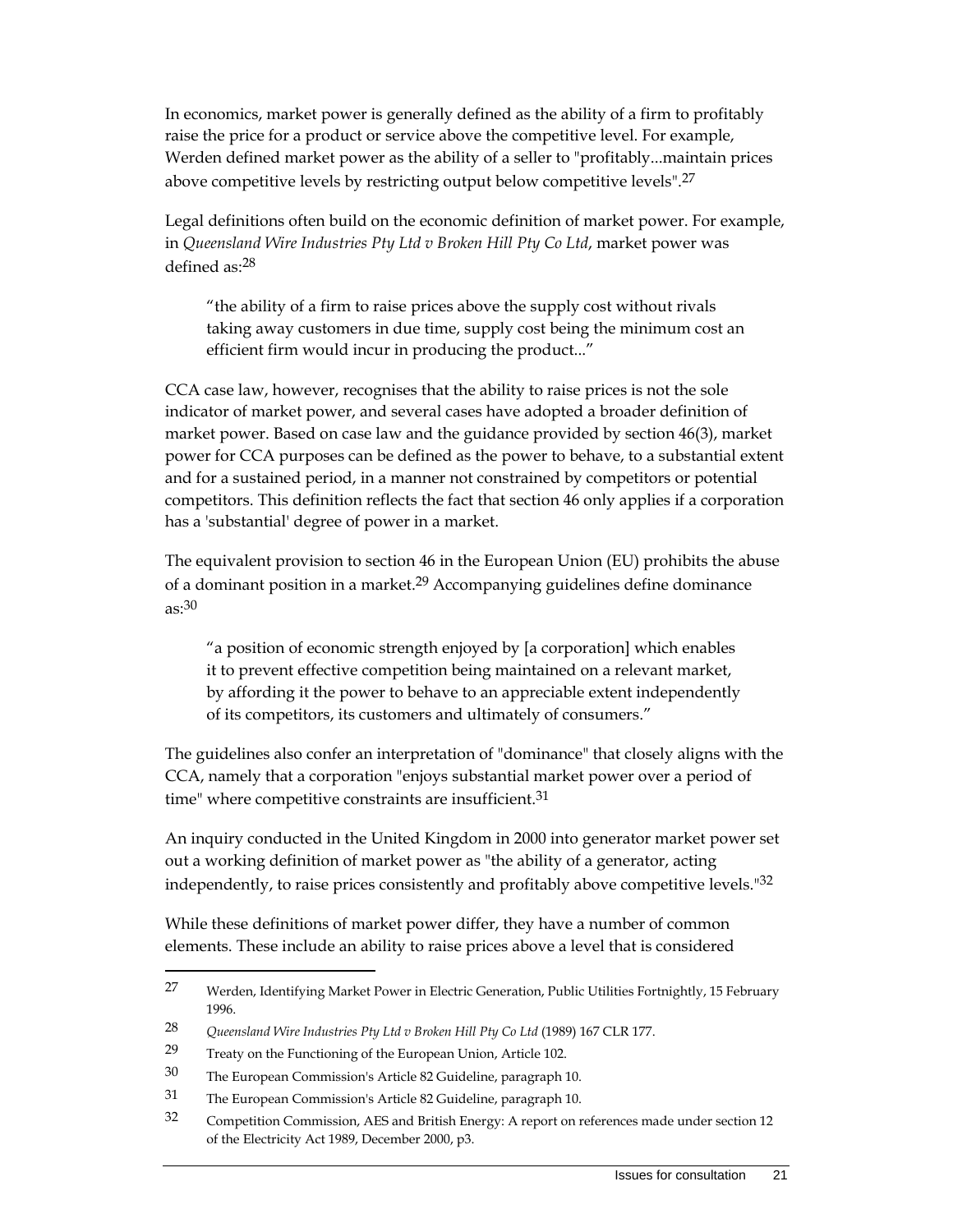competitive for a sustained period, an absence of competition and therefore constraint on behaviour, and in some cases an element of whether the behaviour is profitable.

#### **Barriers to entry and other limits on the exercise of market power**

A key component of assessing whether an entity has market power is determining whether barriers to entry exist. Where new entrants are freely able to enter and exit the market, the opportunities for a corporation to exercise market power by profitably increasing prices for a sustained period of time are limited or may not exist at all. This is because the presence of economic rents will attract new entrants, increasing competition and thereby competing away any excess profits. However, where barriers to entry exist, such opportunities may be limited.

Similarly, existing competitors may provide sufficient constraints on the ability of a corporation to exercise market power. In the case of the wholesale electricity market, competitive constraints may exist where there is sufficient generation capacity such that any one generator that increases its dispatch offer above its costs would face the risk that other generators will be dispatched instead of it.

#### **Question 1 What is market power in the context of the NEM?**

- **1.1 What is an appropriate definition for the relevant market in which to examine whether market power is being exercised? What are the relevant product, functional, geographic and temporal dimensions?**
- **1.2 How should market power be defined in the context of the NEM?**
- **1.3 Do barriers to entry in the market exist such that the exercise of market power would not be constrained by potential entrants?**

#### **5.2 What is 'exercise' of market power in the context of the NEM?**

The Proponent does not appear to explicitly set out a test to determine whether market power has been exercised by a 'dominant generator'. Instead, if a generator is considered to have market power based on its size relative to other generators and peak demand in its region, then the Proponent proposes that the generator's dispatch offers should be constrained to the APC (currently \$300/MWh) whenever regional demand exceeds a certain level. This approach may imply that the Proponent considers that offers over \$300/MWh by a dominant generator always constitute an exercise of market power.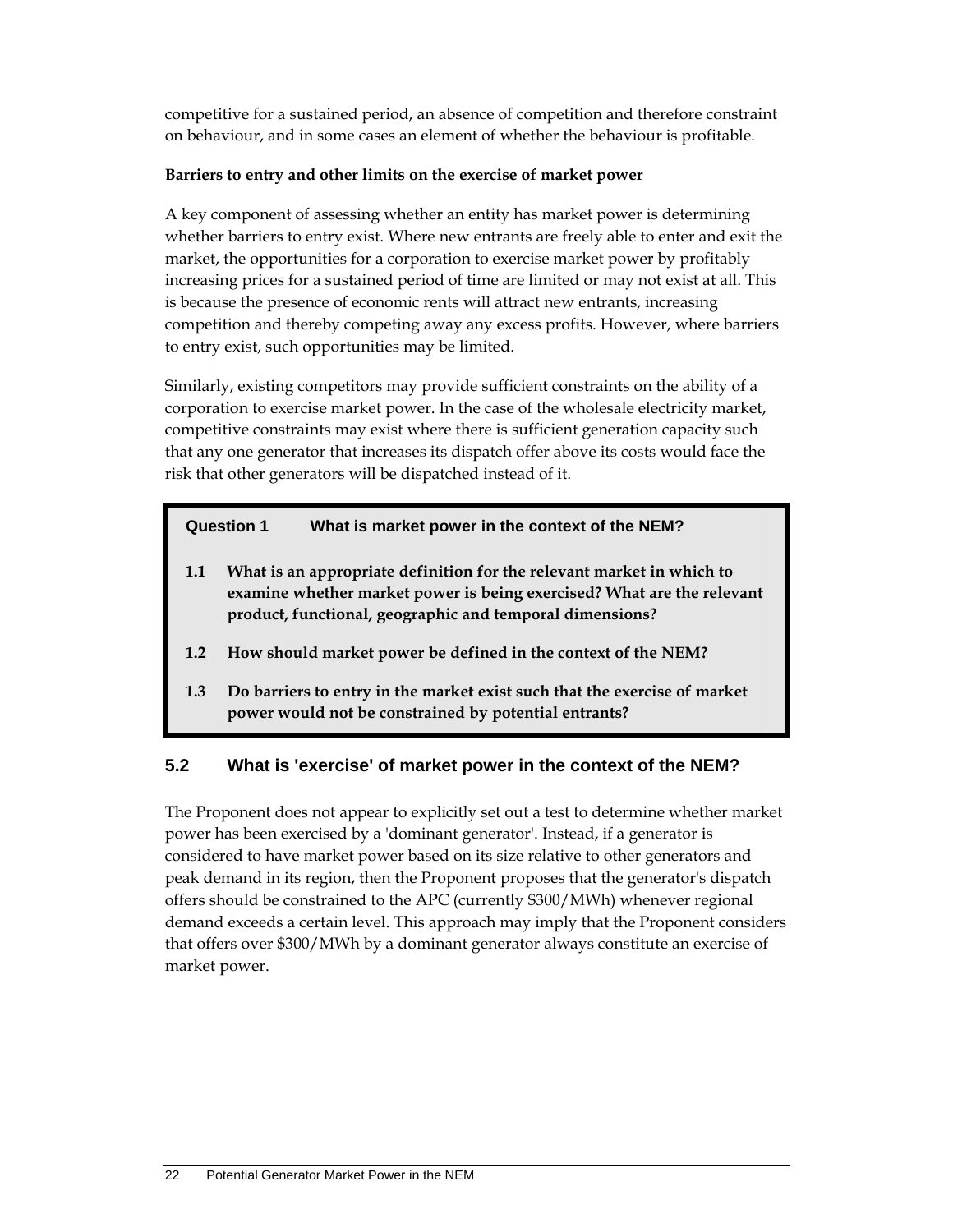Under the CCA, there is no prohibition on merely having market power. Market power must be used in some way for a prohibited purpose. This approach acknowledges that, under workable competition, $33$  corporations may experience transitory periods where they are able to influence the market price. However, over time this ability is expected to be competed away by existing or potential competitors, driving the market towards efficient outcomes. In contrast, a sustained ability to influence the market price may drive a wedge between efficient costs and prices, leading to persistent inefficiencies in the market. It is conduct resulting from market power in this latter case that raises concerns.

As discussed in section 2.1, conduct only breaches section 46 of the CCA if a corporation has a substantial degree of power in a market, the corporation took advantage of that market power, and it did so for an anti-competitive purpose.<sup>34</sup>

To determine whether a corporation has taken advantage of its substantial market power, the following test is typically used:35

"If the impugned conduct has a business rationale, that is a factor pointing against any finding that conduct constitutes a taking advantage of market power. If a firm with no substantial degree of market power would engage in certain conduct as a matter of commercial judgment, it would ordinarily follow that a firm with market power which engages in the same conduct is not taking advantage of its power."

Similarly, in the EU it is not in itself illegal to be in a dominant position. However, a corporation that has a dominant position must not 'abuse' its dominant position by conducting itself in a way so as to impair competition.<sup>36</sup>

The United Kingdom Competition Commission considered the key factors in assessing what may constitute an abuse of market power included "the ability of a generator to act independently"; "for the conduct to be consistent and to have a material impact"; "prices are raised above the competitive level"; and that "the conduct of the generator should provide it with additional profit".37

In determining whether market power has been 'exercised' in the NEM, it will be necessary to devise an appropriate test. It is likely that the appropriate test should be

<sup>33</sup> Workable, or effective, competition is where there is sufficient rivalry between businesses to ensure that they strive to deliver the goods and services consumers demand at least cost, and for product and process improvements. A market that is considered to be workably competitive need not have reached a state of perfect competition.

<sup>34</sup> Section 4F of the CCA and case law provide that the anti-competitive purpose does not need to be the sole purpose or even a dominant purpose, provided that it is a substantial purpose. Section 46(7) of the CCA provides that a corporation's purpose may be established by inference from its conduct or other relevant circumstances.

<sup>35</sup> *ACCC v Boral Ltd* [1999] FCA 1318.

<sup>36</sup> The European Commission's Article 82 Guideline, paragraph 1.

<sup>37</sup> Competition Commission, AES and British Energy: A report on references made under section 12 of the Electricity Act 1989, December 2000, p44.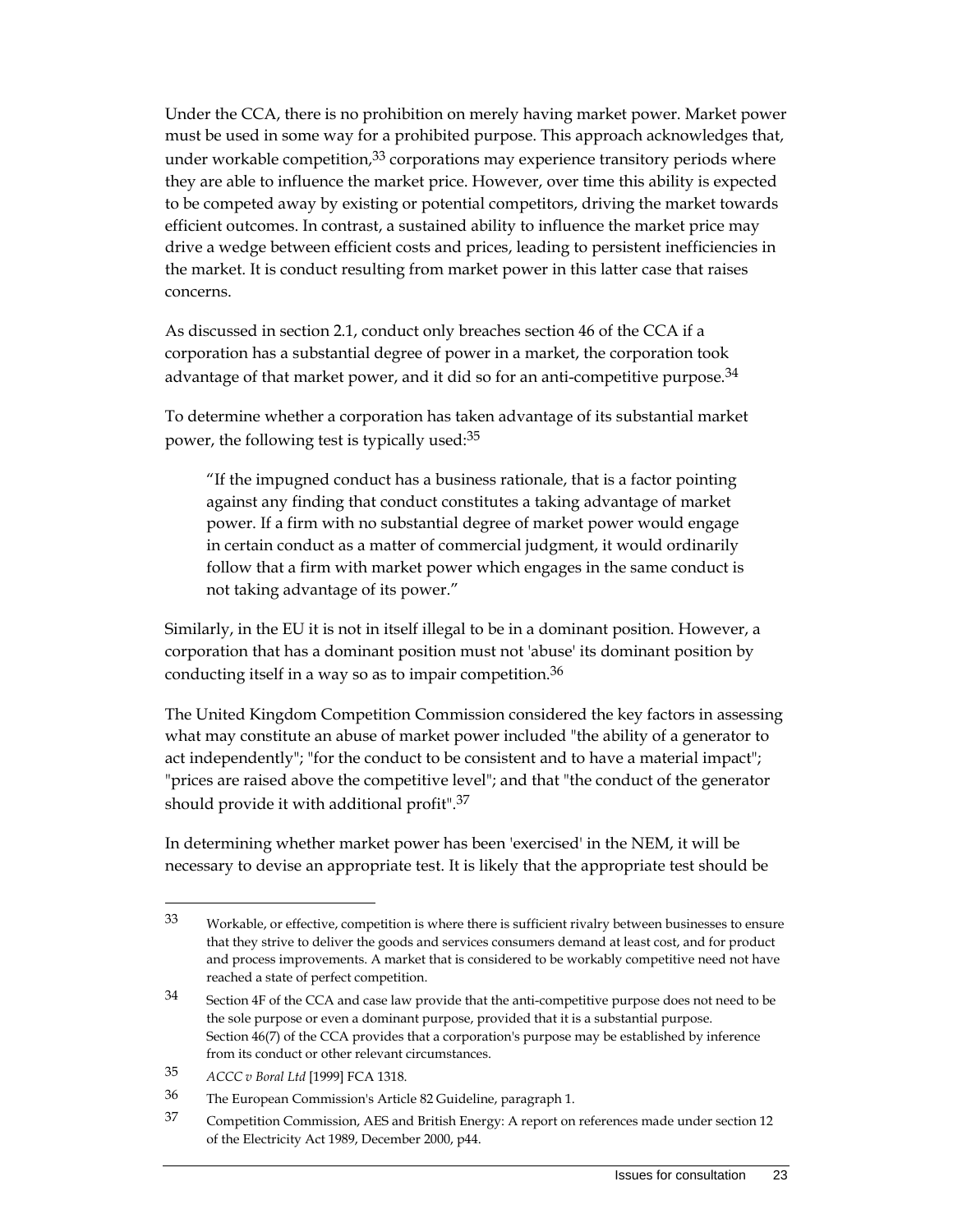linked to the efficiency considerations discussed in section 5.3 below and should only encompass conduct that is likely to have a detrimental impact on efficiency in the NEM. We are seeking views from stakeholders on whether it is appropriate to base the test on the competition law tests of 'taking advantage' or 'abuse' of market power, or whether the Commission should develop a different test for 'exercising' market power in this context.

#### **Question 2 What is 'exercise' of market power in the context of the NEM?**

- **2.1 Are the existing competition law tests for 'taking advantage' or 'abuse' of market power an appropriate test in the context of this Rule change request?**
- **2.2 Alternatively, should the Commission develop a different test for assessing whether market power has been exercised in the context of generation in the NEM? If so, what elements might it contain? For example, should it contain the concepts of sustained price rises above the competitive level and/or profitability?**

#### **5.3 What impact is the exercise of market power likely to have on efficiency?**

The Proponent contends that the consequences of the exercise of market power by generators include:38

- major energy users incurring substantial economic losses;
- an increase in prices of retail contracts and a general increase in electricity prices;
- an increase in the risk and cost of making transactions in the NEM;
- the exit from the retail market by retailers that are unable to obtain hedge contracts to manage risks; and
- the creation of barriers to new entry in generation and retail.

The sustained exercise of market power could potentially have a number of impacts on the efficient operation of the NEM and the long term interests of consumers.

First, allocative inefficiencies may result where the exercise of market power serves to increase wholesale prices. For example, prices above cost may reduce production and consumption below the levels that would exist in more competitive market conditions, resulting in a deadweight loss. In those circumstances, load that is sufficiently flexible might choose to reduce its demand in the face of high prices. Where prices are higher than the competitive level, the consequent reduction in output is likely to be inefficient.

<sup>38</sup> MEU, Rule change request, 23 November 2010, p8.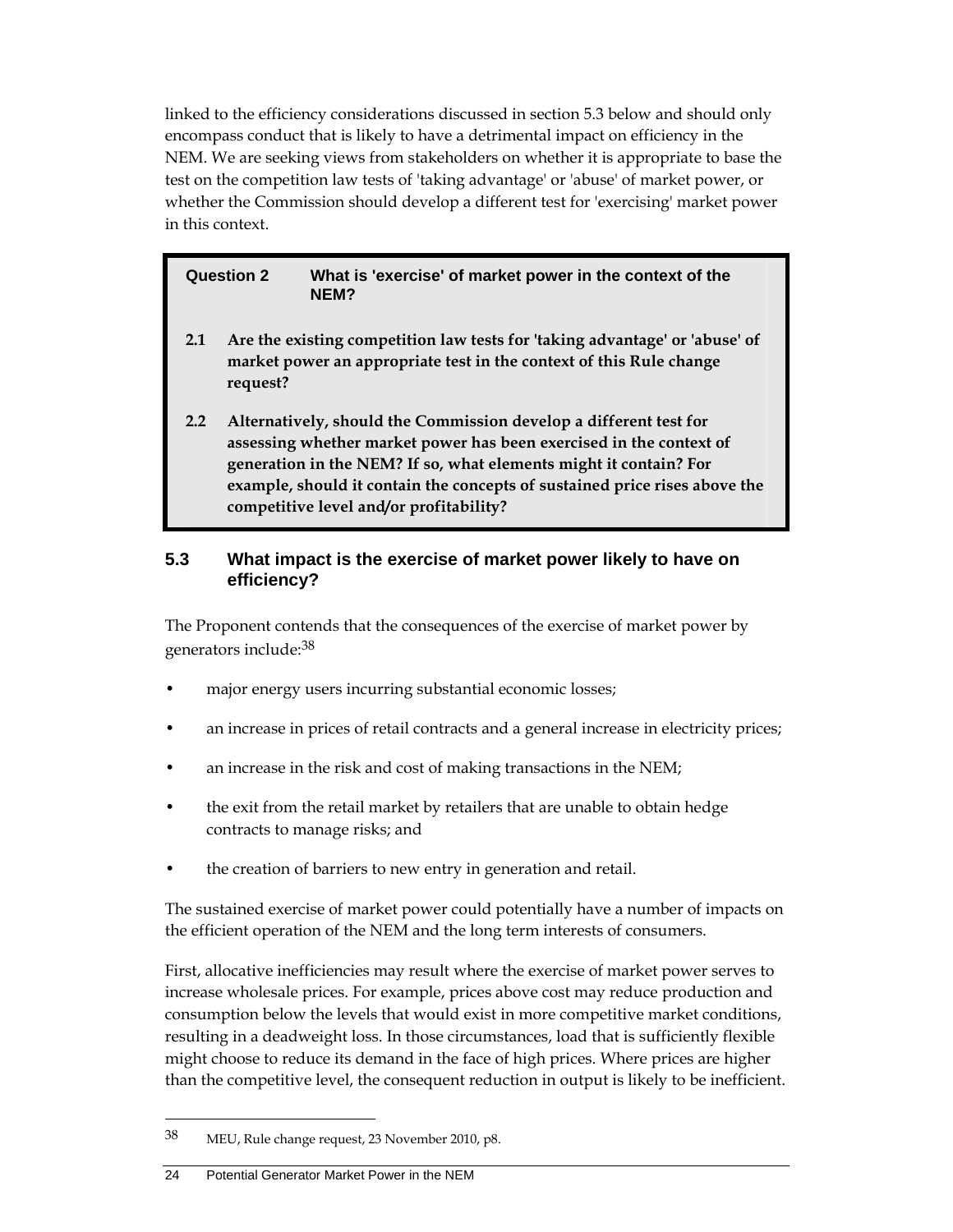Second, there may be a loss in productive efficiency. This will arise where a generator with higher unit costs is dispatched in place of a generator with lower unit costs. In other words, where a low-cost generator exercises market power by bidding above its short run costs, more expensive generation may be dispatched in its place, inefficiently increasing the overall cost of generation.

Finally, there may be an impact on dynamic efficiency. For example, if prices are above efficient levels due to the exercise of market power, this may result in an inefficiently high level of generation investment entering the market in response (provided that the new entrant considered that those higher prices would continue post entry).

There could also be efficiency impacts in electricity derivatives markets. This may occur where generators consider the spot market to be highly profitable as a result of artificially high prices and so reduce the level of forward contracting. This will, in turn, reduce liquidity in the market for hedges, driving up prices in the contract markets and thereby impacting the ability of retailers and large users to obtain efficiently-priced hedges.

In considering these potential efficiency losses it will be necessary to consider carefully whether occasional high prices in the wholesale market are the result of the exercise of market power and therefore may be inefficient, or simply a sign of a well-functioning market. In particular, occasional high prices can be an important signal for new investment in generation capacity. It is therefore important to ensure that analysis of the efficiency of outcomes in the NEM accounts for such signalling mechanisms.

| <b>Question 3</b> |                                                                                       | What impact is the exercise of market power likely to have<br>on efficiency? |
|-------------------|---------------------------------------------------------------------------------------|------------------------------------------------------------------------------|
| 3.1               | How might the exercise of market power impact on allocative efficiency<br>in the NEM? |                                                                              |
| 3.2               | in the NEM?                                                                           | How might the exercise of market power impact on productive efficiency       |
| 3.3               | the NEM?                                                                              | How might the exercise of market power impact on dynamic efficiency in       |
| 3.4               |                                                                                       | What other impacts might the exercise of market power have on                |

**efficiency and/or the long term interests of consumers?** 

#### **5.4 Is there evidence of the exercise of market power by generators?**

In the Rule change request, the Proponent claims that exercises of market power occurred between 2007 and 2010 in relation to the Torrens Island Power Station in South Australia. The Rule change request contains information that the Proponent considers supports this claim.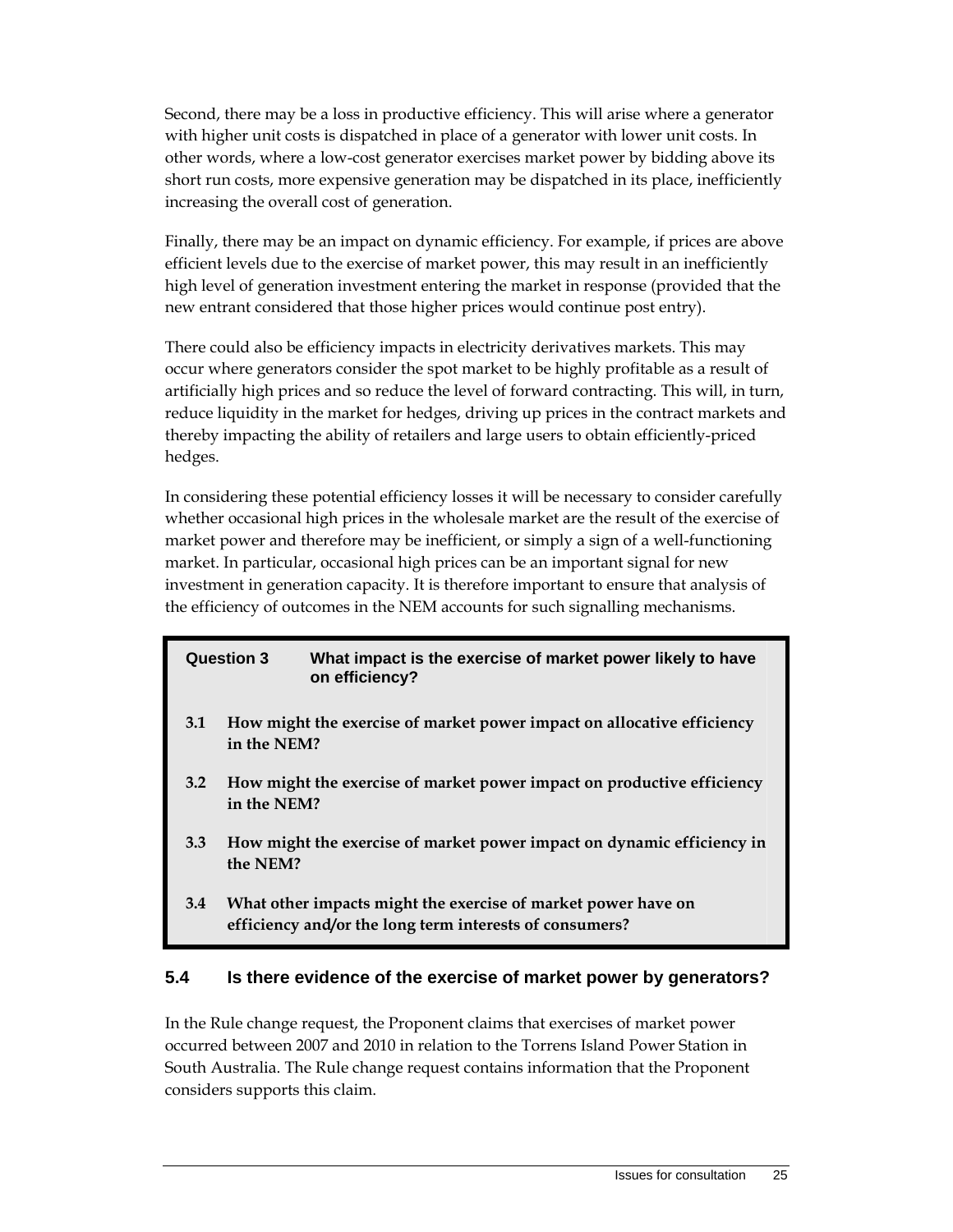The Proponent also makes comments regarding the exercise of market power by Macquarie Generation in NSW and the possible exercise of market power by Hydro Tasmania,<sup>39</sup> but does not provide evidence of any such exercise of market power.

As discussed in Chapter 4, step 2 of the assessment framework for this Rule change involves investigating whether there is evidence of the exercise of market power by generators. We intend to conduct analysis and modelling to determine whether there is evidence that any generators in the NEM have market power and have exercised that market power, based on the definitions of those terms that are developed during step 1 of the process.

Modelling and analysis of past behaviour by generators can only demonstrate whether a generator exercised market power at a specific point in the past. To assess the effect of the Rule change on the NEO, it is necessary to assess whether any previous exercise of market power is likely to continue in the future in the absence of a Rule change. If any exercise of market power is unlikely to continue in the future, for example because of likely changes in market conditions that will remove the generator's market power, then a Rule change is unlikely to be justified.

As noted in Chapter 2, clause 3.1.4(b) of the Rules currently provides that the Rules are not intended to address anti-competitive conduct, which is subject to the CCA. The Proponent proposes amending this clause to state that the CCA "does not prevent a generator in the electricity market from using its market power to manipulate the spot price, because this does not reduce competition which is the focus of the  $[CCA]$ <sup>",40</sup> It is likely that a modification to the policy position set out in clause 3.1.4(b) is only justified if there is evidence of the exercise of market power by generators in a way that reduces efficiency in the NEM but that does not infringe the CCA. If the conduct is within the scope of the CCA, a change to the Rules is likely to be unnecessary and is not likely to contribute to the achievement of the NEO.

#### **Question 4 Is there evidence of the exercise of market power by generators?**

- **4.1 Is there evidence that one or more generators in any region of the NEM has market power and has exercised that market power to increase the wholesale price? Please provide specific examples and evidence to support your response.**
- **4.2 Do you agree with the Proponent that the conduct referred to in the Rule change request constitutes an exercise of market power? If so, do you consider that this conduct is currently continuing and is likely to continue in the future?**

#### 26 Potential Generator Market Power in the NEM

 $39$  The Proponent states that Hydro Tasmania has market power in Tasmania, but that it is difficult to separate when Hydro Tasmania has used its market power for commercial gain and when it has operated on the basis of scarcity of supply - MEU, Rule change request, 23 November 2010, p10.

<sup>40</sup> MEU, Rule change request, 23 November 2010, p67.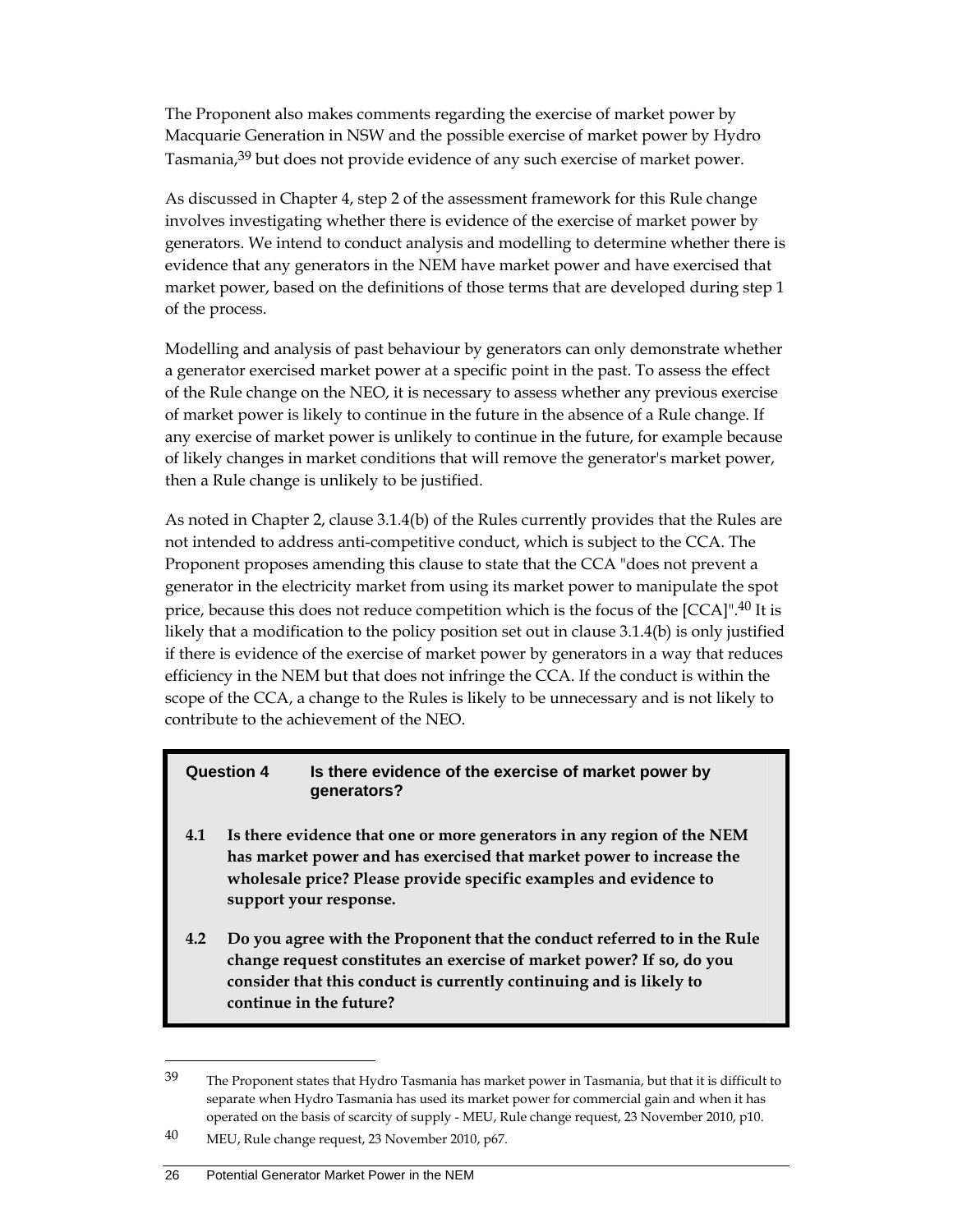**4.3 Do you consider that the CCA adequately addresses the exercise of market power by generators, or do you consider that specific Rules provisions are required to supplement the CCA provisions?** 

#### **5.5 Will the proposed Rule effectively address the exercise of market power?**

If there is evidence of the exercise of market power by generators, the proposed Rule change is only likely to promote the NEO if it is effective in preventing or constraining that conduct and preventing similar conduct by the 'dominant generator' or other generators. If the dominant generator can engage in different conduct that has a similar effect, or if other generators that are not dominant generators under the proposed Rule are likely to start engaging in conduct that has a similar effect, then the Rule change will not be effective and is unlikely to improve efficiency.

The Proponent considers that the Rule change will prevent, or at least substantially constrain, the exercise of market power by generators. The specific form of the exercise of market power that the Rule change proposal is aimed at is economic withholding (as defined in section 2.2 above). The Proponent recognises that if the Rules prevent economic withholding, a dominant generator may seek to achieve a similar result by physical withholding. Accordingly, the proposed Rule also contains provisions that seek to prevent physical withholding by a dominant generator.

As noted in section 4.3 above, the Rule change request raises the issue of potential tacit collusion or parallel behaviour, but the proposed Rule appears to be limited to the unilateral exercise of market power. The Proponent acknowledges that it is possible that "tacit/parallel collusion" by smaller generators could exploit the limitations that are imposed on the dominant generator by the proposed Rule with the result that these smaller generators effectively have market power when they previously had no such power.41 However, the Rule change proposal does not contain an analysis of how other generators are likely to behave if the Rule change is implemented and what impact their behaviour may have on the effectiveness of the Rule change.

The CCA contains provisions that prohibit cartel conduct (sections 44ZZRA to 44ZZRV) and contracts, arrangements or understandings that have the purpose or effect of substantially lessening competition in a market (section 45). If concerns regarding the potential for collusive behaviour are adequately addressed by the CCA, then it is unlikely to contribute to the achievement of the NEO to also address those matters in the Rules.

<sup>41</sup> MEU, Rule change request, 23 November 2010, p43.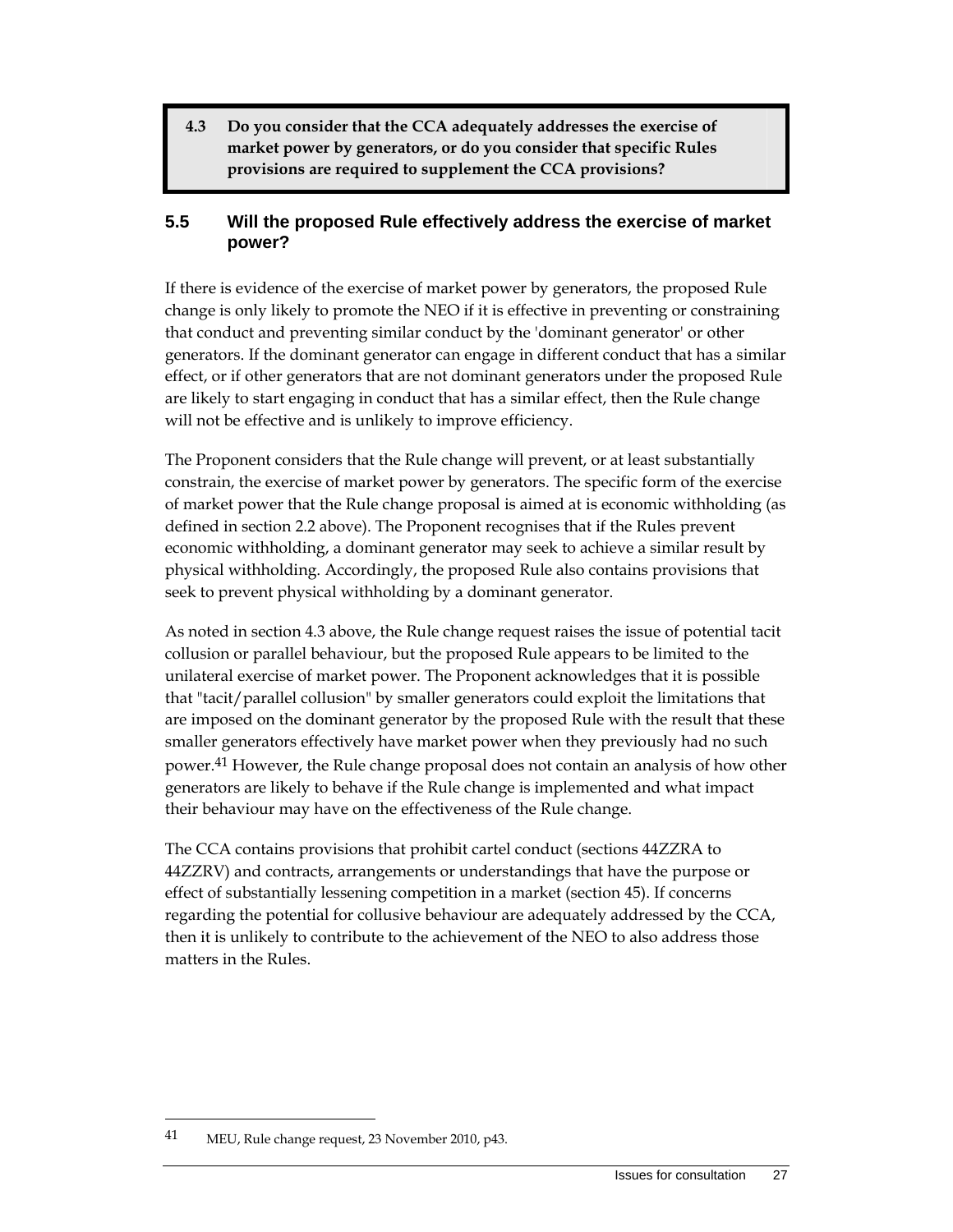**Question 5 Will the proposed Rule effectively address the exercise of market power?** 

- **5.1 Do you consider that the proposed Rule is likely to prevent or constrain the ability of generators to exercise market power in a manner that reduces efficiency in the NEM and adversely affects the long term interests of consumers (if there is evidence of any such exercise of market power)?**
- **5.2 How are other generators that are not declared to be a 'dominant generator' likely to change their behaviour if the proposed Rule is made?**
- **5.3 Should any Rule change that seeks to address the exercise of market power by generators also address tacit collusion or parallel behaviour by generators, or is it appropriate to limit the Rule change to the unilateral exercise of market power?**

### **5.6 What other options could effectively address the exercise of market power?**

Under section 91A of the NEL, the Commission may make a more preferable Rule if it is satisfied that, having regard to the issues that were raised by the Rule change proposal, the more preferable Rule will or is likely to better contribute to the achievement of the NEO. A more preferable Rule may be materially different to the Proponent's draft Rule, provided that it relates to the issues that were raised in the Rule change request.

The Rule change request notes that there are a variety of potential approaches to addressing market power issues in electricity markets. In particular, the Proponent states that market power issues could be addressed by:

- a structural approach, which would require generators to be restructured so that they are sufficiently small that they do not have market power;
- an ex ante approach (one example of which is contained in the Rule change proposal), which would apply constraints on how a generator is permitted to bid with the aim of preventing the generator from exercising market power; or
- an ex post approach, which would require a regulator to assess after the fact whether a generator has exercised market power in a prohibited manner and impose penalties for doing so.

The Proponent provides several examples of overseas jurisdictions where it considers that specific electricity regulatory requirements have been implemented to address the exercise of market power by generators. Each of those overseas examples differs from the proposed Rule.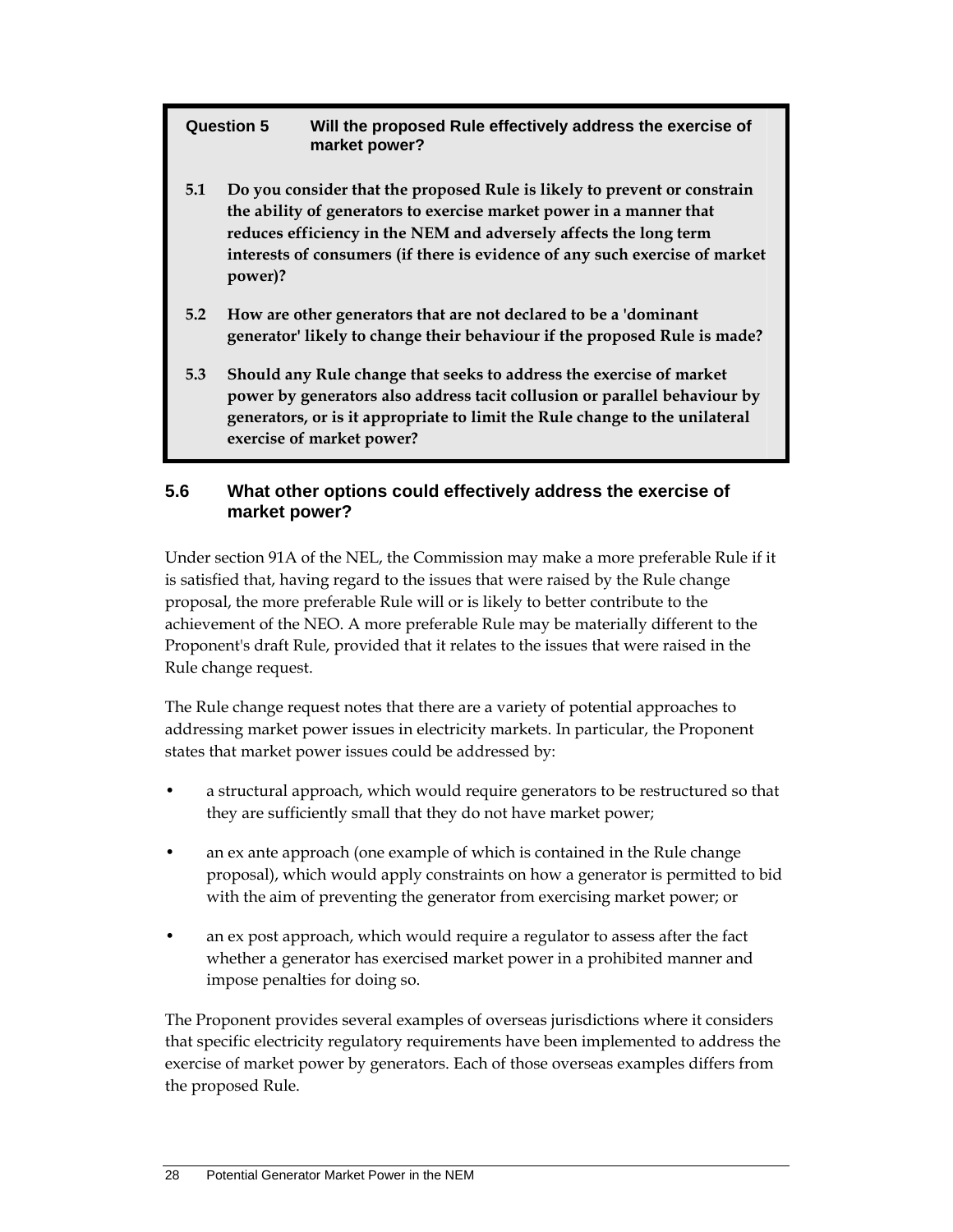#### **Question 6 What other options could effectively address the exercise of market power?**

- **6.1 Do you consider that there are other options that could prevent or constrain the ability of generators to exercise market power in a manner that reduces efficiency in the NEM and adversely affects the long term interests of consumers (if there is evidence of any such exercise of market power)?**
- **6.2 If so, are those options likely to better to better contribute to the achievement of the NEO than the proposed Rule, and why?**

#### **5.7 What are the likely impacts of the proposed Rule on achievement of the NEO?**

The Rule change request states that the proposed Rule would promote the achievement of the NEO in several ways, including by:

- promoting competition between generators, which would result in lower costs for consumers;
- allowing the wholesale market to operate more efficiently by ensuring that lowest cost generation is dispatched first; and
- improving competition in the hedge, contract and retail markets.

The Proponent notes in the Rule change request that incentives must be maintained for investment in new generation capacity. The Proponent considers that, if the proposed Rule was implemented, it would significantly reduce average wholesale prices and would result in peaking generation being dispatched less often. The Proponent acknowledges that these effects would reduce returns for existing generators and could diminish the business case for new generation investment. However, the Proponent considers that the proposed Rule is unlikely to have a significant negative impact on generation investment incentives.

The effects of the proposed Rule on the achievement of the NEO will be analysed by considering what effect the proposed Rule is likely to have on:

- efficient investment in generation, including incentives for efficient new investment;
- efficient operation of the wholesale market, for example by ensuring that lowest cost generation is dispatched first;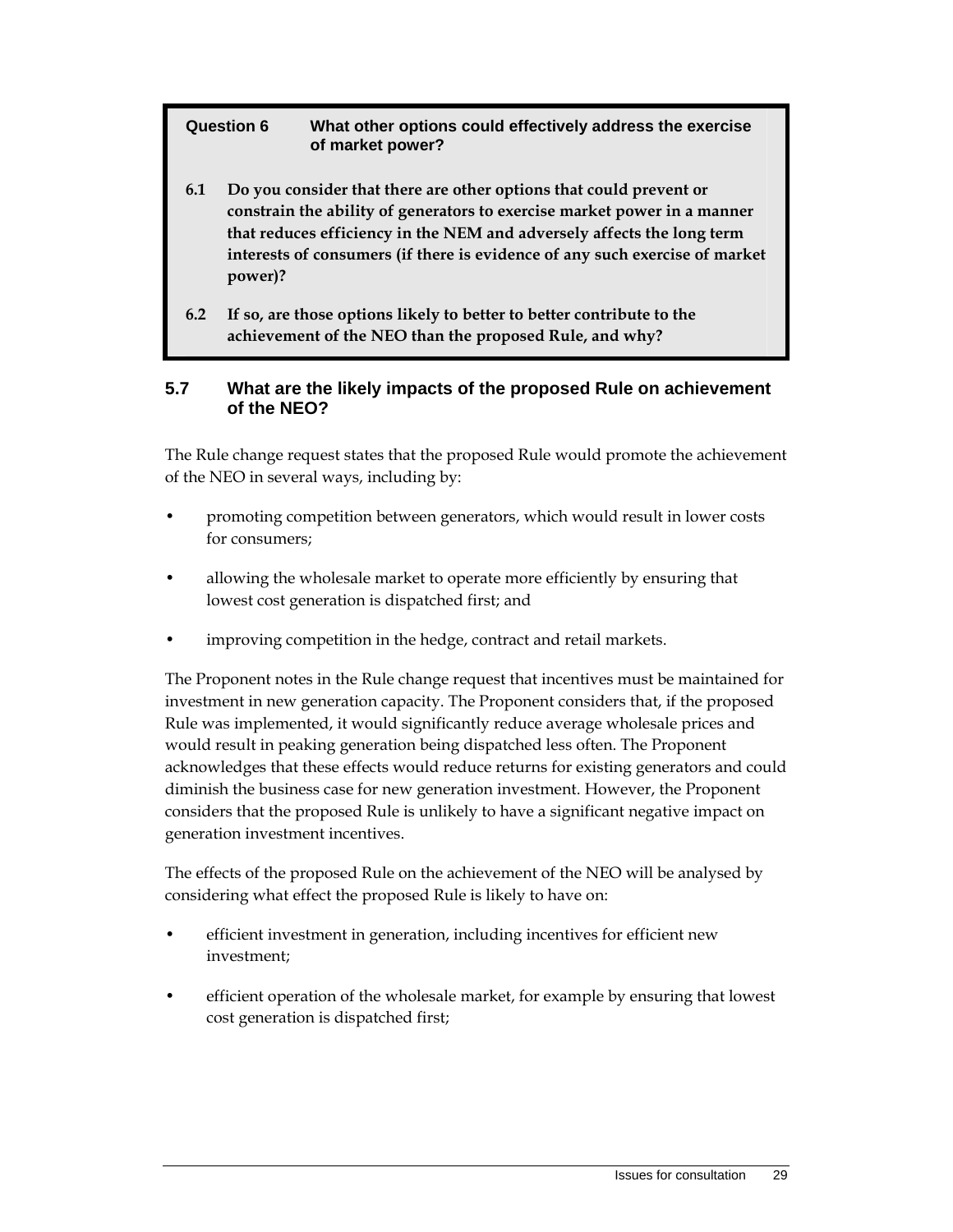- efficient operation of the market for electricity derivative products (for example, swaps, futures or options) $42$  and the retail electricity market; and
- efficient use of electricity services, for example avoiding inefficient demand reductions by users during periods of high prices caused by the exercise of market power.

As part of this analysis, it is necessary to weigh the likely benefits and detriments of the proposed Rule. This analysis will include consideration of whether the likely detrimental impacts of the proposed Rule (or a more preferable Rule to address the exercise of generator market power) are likely to outweigh the likely benefits of removing or constraining the exercise of market power by generators.

#### **Question 7 What are the likely impacts of the proposed Rule on the achievement of the NEO?**

- **7.1 What impact is the proposed Rule likely to have on wholesale electricity prices?**
- **7.2 What impact is the proposed Rule likely to have on efficient investment in generation, in particular incentives for efficient entry of new generation?**
- **7.2 What impact is the proposed Rule likely to have on the efficient operation of the wholesale electricity market?**
- **7.3 What impact is the proposed Rule likely to have on the efficient use of electricity services?**
- **7.4 What impact, if any, is the proposed Rule likely to have on the market for electricity derivative products and/or the retail electricity market?**
- **7.5 Do you consider that the proposed Rule is likely to have any other impact on the achievement of the NEO?**

<sup>42</sup> As noted in section 5.1, the Commission has not yet formed a view on the definition of the appropriate markets, including whether electricity derivative products comprise a separate market (or more than one market) or part of a broader wholesale electricity market.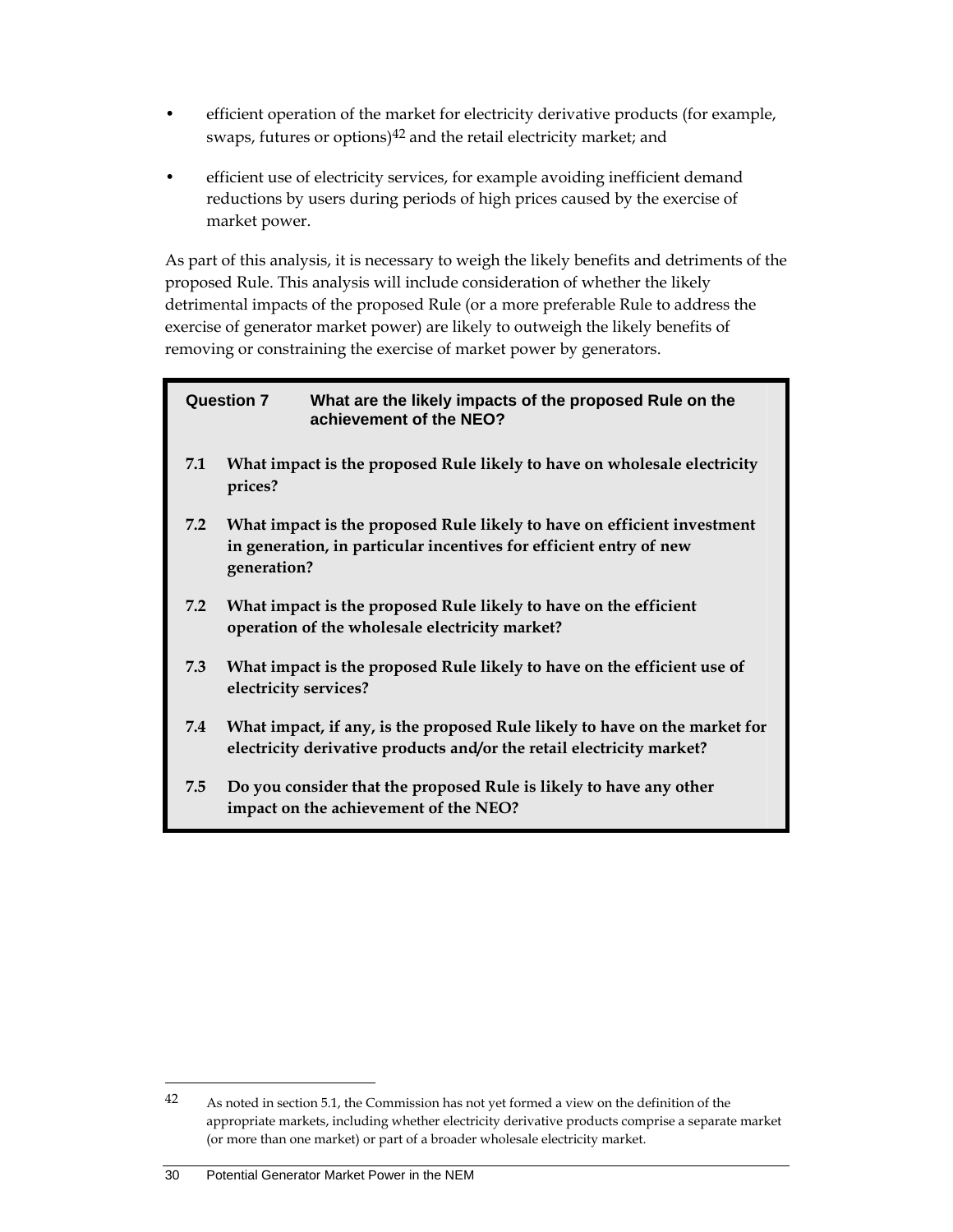## **6 Lodging a submission**

The Commission has published a notice under section 95 of the NEL for this Rule change proposal inviting written submissions. Submissions are to be lodged online or by mail by 26 May 2011 in accordance with the following requirements.

Where practicable, submissions should be prepared in accordance with the Commission's Guidelines for making written submissions on Rule change proposals.43 The Commission publishes all submissions on its website, subject to a claim of confidentiality.

All enquiries on this project should be addressed to Richard Owens on (02) 8296 7800.

### **6.1 Lodging a submission electronically**

Electronic submissions must be lodged online via the Commission's website, www.aemc.gov.au, using the "lodge a submission" function and selecting the project reference code "ERC0123". The submission must be on letterhead (if submitted on behalf of an organisation), signed and dated.

Upon receipt of the electronic submission, the Commission will issue a confirmation email. If this confirmation email is not received within 3 business days, it is the submitter's responsibility to ensure the submission has been delivered successfully.

## **6.2 Lodging a submission by mail**

The submission must be on letterhead (if submitted on behalf of an organisation), signed and dated. The submission should be sent by mail to:

Australian Energy Market Commission PO Box A2449 Sydney South NSW 1235 Or by Fax to (02) 8296 7899.

The envelope must be clearly marked with the project reference code: ERC0123.

Except in circumstances where the submission has been received electronically, upon receipt of the hardcopy submission the Commission will issue a confirmation letter.

If this confirmation letter is not received within 3 business days, it is the submitter's responsibility to ensure successful delivery of the submission has occurred.

 $43$  This guideline is available on the Commission's website.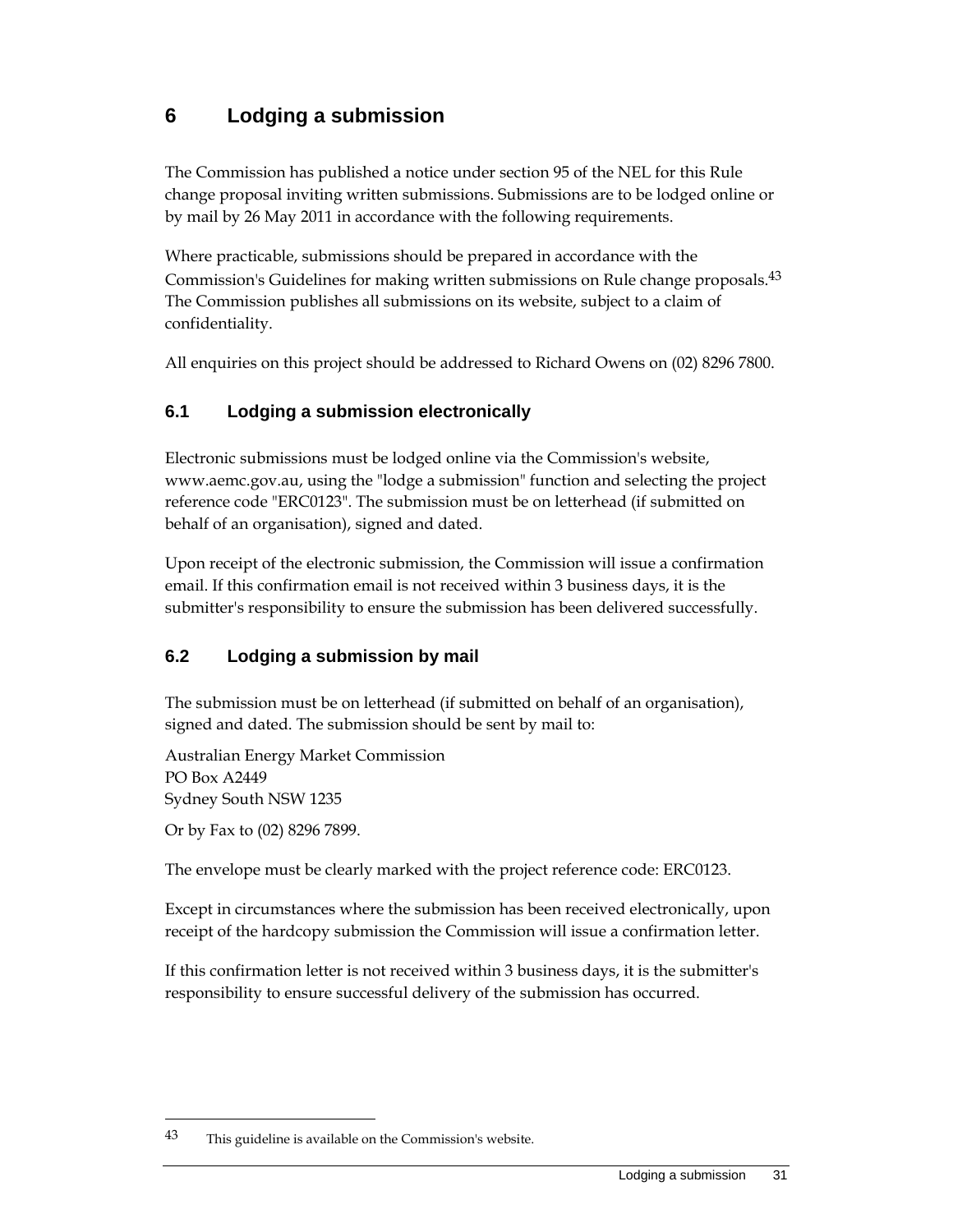## **Abbreviations**

| <b>ACCC</b> | Australian Competition and Consumer Commission |
|-------------|------------------------------------------------|
| <b>AEMC</b> | Australian Energy Market Commission            |
| <b>AEMO</b> | Australian Energy Market Operator              |
| <b>AER</b>  | Australian Energy Regulator                    |
| <b>APC</b>  | administered price cap                         |
| <b>CCA</b>  | Competition and Consumer Act 2010 (Cth)        |
| Commission  | See AEMC                                       |
| EU          | European Union                                 |
| <b>MEU</b>  | Major Energy Users Inc.                        |
| <b>MWh</b>  | megawatt hour                                  |
| <b>NEL</b>  | National Electricity Law                       |
| <b>NEM</b>  | National Electricity Market                    |
| <b>NEO</b>  | National Electricity Objective                 |
| Proponent   | See MEU                                        |
| <b>RRP</b>  | regional reference price                       |
| Rules       | National Electricity Rules                     |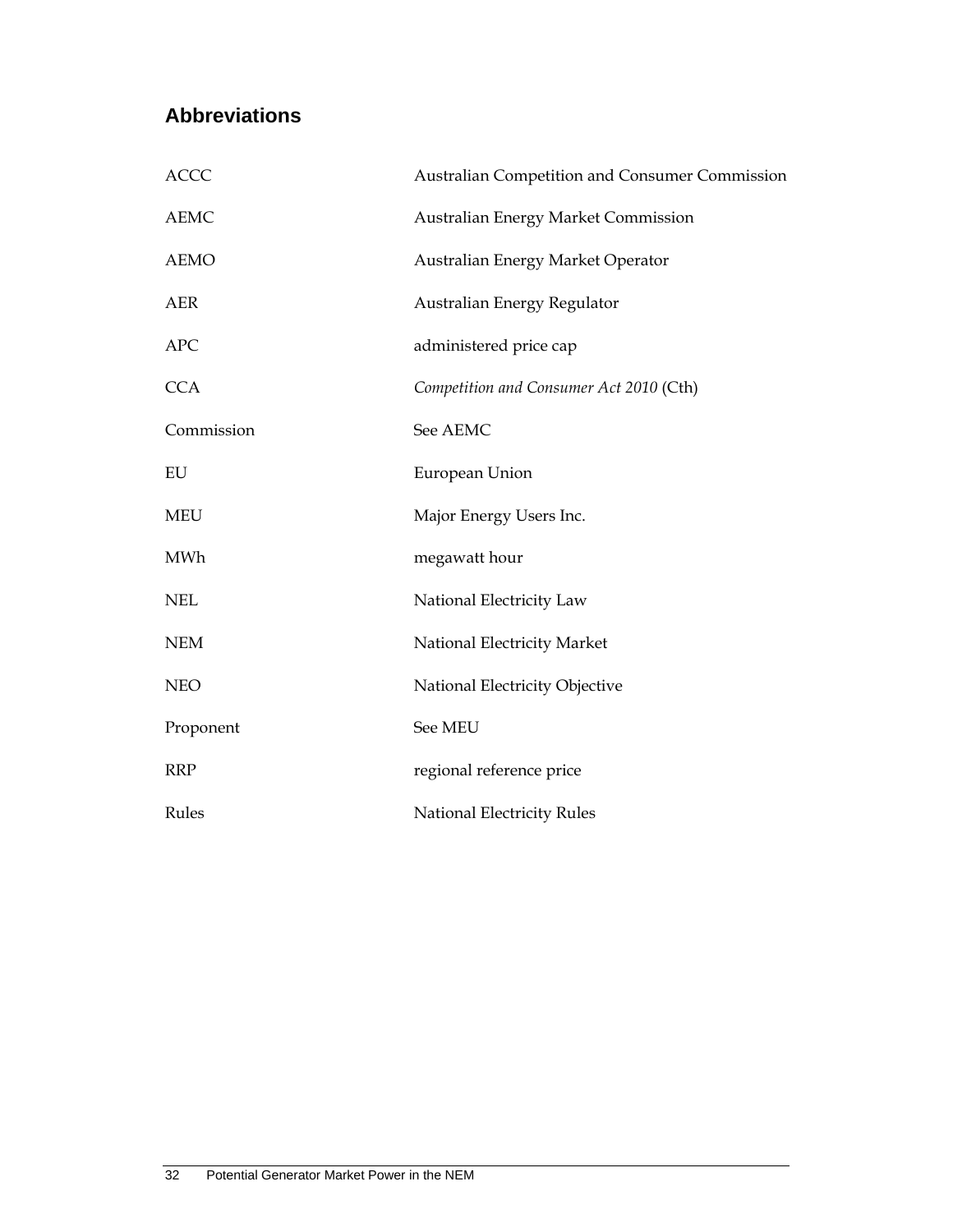## **A The Proponent's draft Rule amendments**

The Proponent's Rule change request contains draft amendments to the Rules, which are set out below. The amendments below are reproduced from the Rule change request without amendments or corrections, except for minor formatting and punctuation changes. The Rule change proposal also includes explanatory notes, which have not been reproduced below.

The Rule change proposal also contains a draft amendment to the NEL to give the AER additional investigation and enforcement powers.<sup>44</sup> As discussed in section 4.3 above, the AEMC does not have the power to amend the NEL as part of the Rule change process. Accordingly, the Proponent's draft amendment to the NEL is not set out in this Appendix.

## **[1] Clause 3.1.4 Market design principles**

After clause 3.1.4(a)(9), insert:

(10) Enhancing competitive outcomes in the spot market by preventing a generator from using its market power to manipulate the spot price in a region.

## **[2] Clause 3.1.4 Market design principles**

At the end of clause 3.1.4(b), insert:

 However it is recognised that the Trade practices Act, 1974 does not prevent a generator in the electricity market from using its market power to manipulate the spot price, because this does not reduce competition which is the focus of the Trade Practices Act. These rules therefore aim to limit the ability of a generator to exercise its market power when the regional demand is at a level where a generator has the potential and economic interest to exercise its market power.

## **[3] Clause 3.8.1 Central Dispatch**

At the end of clause 3.8.1(d), insert:

 $\overline{a}$ 

The dispatch algorithm must:

(i) Provide an alarm that if, when the regional demand exceeds the level determined in clause 3.8.2(f), the dominant generator prices its output higher than the Administered Price Cap. AEMO must advise both the dominant generator and the AER that the dominant generator is not complying with clause 3.8.6(a)(5).

<sup>44</sup> The MEU proposes amending section 58(c) of the NEL by adding the following words at the end of that section: "In the case of a breach of rules, the AER has the same powers as the ACCC when the ACCC is prosecuting a breach of the Trade Practices Act 1974, in relation to sections 46, 47 and 48 of the TPA."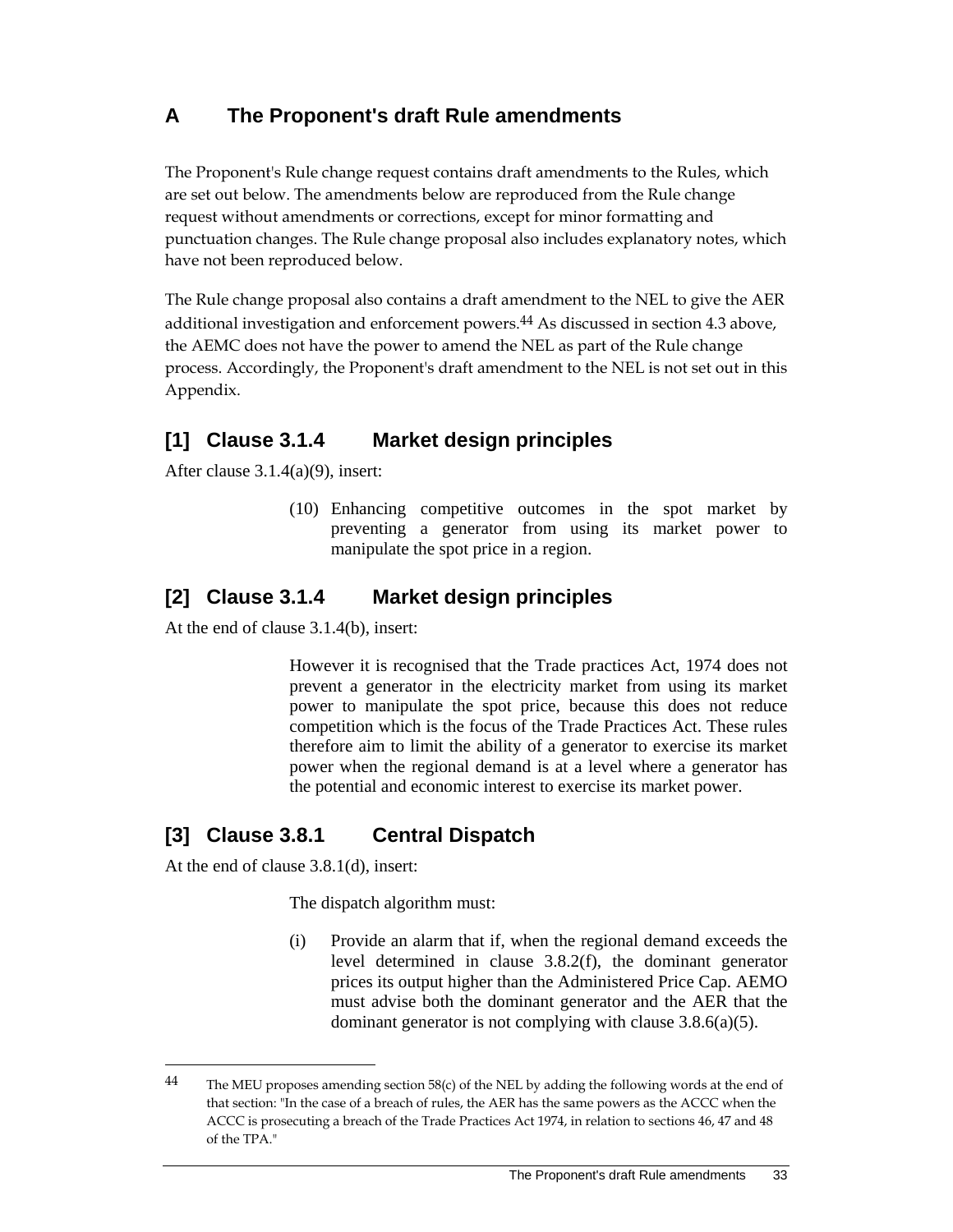(ii) Insert a price no more than the Administered Price Cap into the algorithm to represent the offer a dominant generator is required to make when the regional demand exceeds the level determined in clause 3.8.2(f).

## **[4] Clause 3.8.2 Participation in central dispatch**

After clause 3.8.2(e), insert:

(f) The AER must assess the generation in each region to identify which generators have the ability to exercise market power and at what level of regional demand. If this level of demand is less than the forecast regional demand then those generators will be determined to be dominant generators.

The AER must develop guidelines as to how it will determine if a generator is a dominant generator. These guidelines will include the following features:

- (1) the AER shall assess each region each year in March of each year to identify if there is a dominant generator in a region;
- (2) generator output will be determined based on a number of factors, including nameplate rating, actual maximum recorded output of the combined generating plants under the control of the generating company in the previous four years, and the amount of generation advised to AEMO in its assessment of its EAAP [Energy Adequacy Assessment Projection] for the period;
- (3) the dominant generator must give an acceptable explanation to the AER why the GELF [Generator Energy Limitation Frameworks] that it advises to AEMO as part of the development of the EAAP does not reflect the maximum actual recorded capacity;
- (4) generation plant will be the output of generating plant owned by the generating company as well as any generation over which the generator has dispatch control;
- (5) inflows on interconnectors should be assessed in terms of likely congestion limiting flows, nominal capacity and actual transfers measured over the previous four years;
- (6) the forecast regional demand shall be determined by AEMO at the 10% Probability of Exceedence (PoE); and
- (7) a dominant generator shall only be declared where the level of demand where it can exercise market power is less than the forecast regional demand for the next high demand period

The AER will declare generators which have market power in a region, and at what level of regional demand they have market power.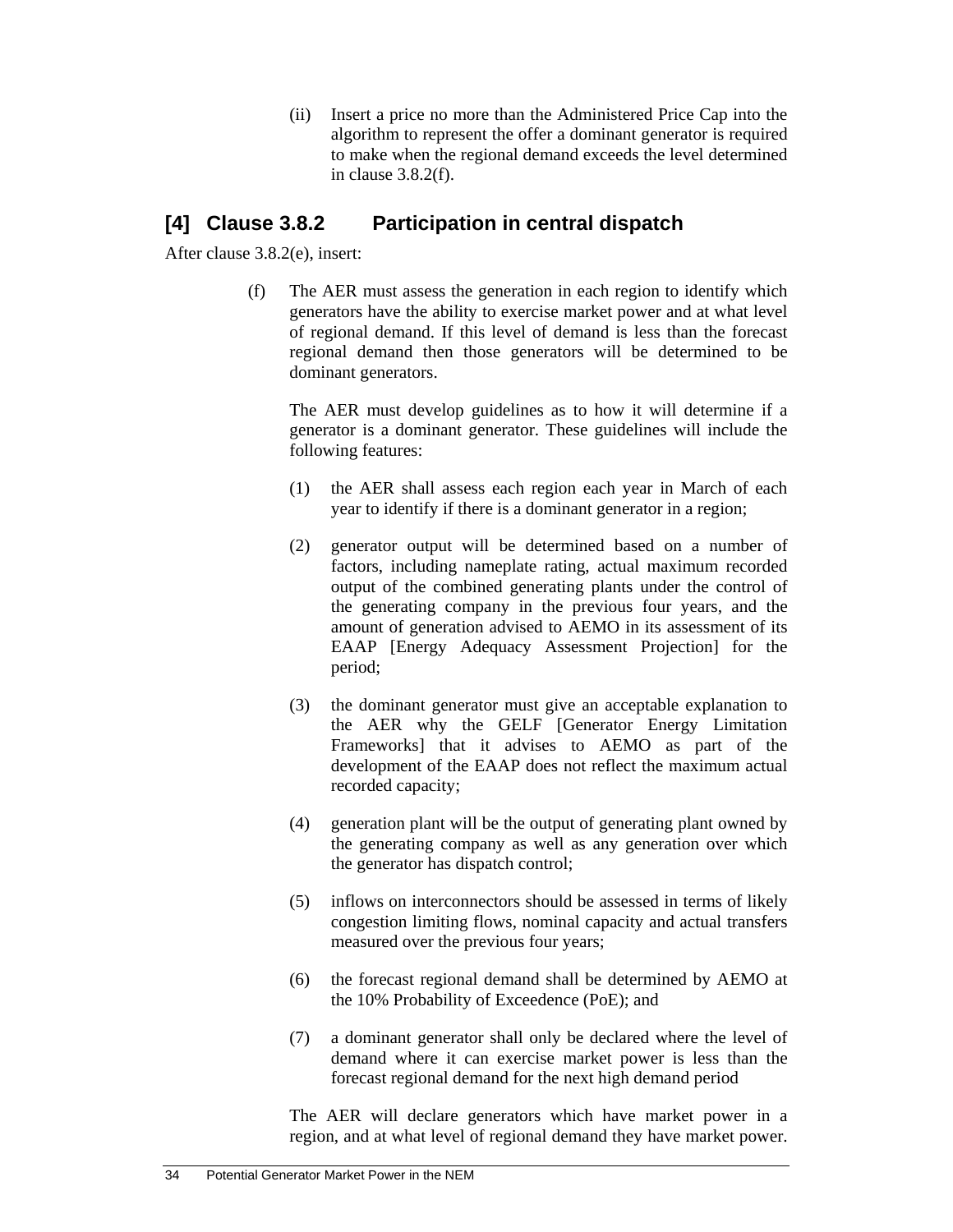The AER declaration shall be made each 1 April and the declaration shall force for the ensuing twelve month period.

Once the AER has determined which generators have market power at what regional levels, it shall publish this information and advise the AEMO of its decisions. AEMO will use this information to modify the dispatch algorithm as required by clause 3.8.1(d)

- (g) The AER shall monitor regional demands, and shall review:
	- (1) the pricing offered by dominant generators when the regional demand exceeds the level at which the AER has determined they have market power; and
	- (2) the amount of output the dominant generator provides when it is considered to have market power.

If the AER considers that the dominant generator has not provided pricing as required by rule  $3.8.6(a)(5)$  or the dominant generator has not offered the maximum available capacity the dominant generator is considered to have, then the AER shall carryout an investigation to determine why the dominant generator did not price its output as required, or offer its maximum available capacity.

For the assessment of available generation capacity, the AER will consider the amount of capacity offered by the dominant generator in the periods before and after the period when the dominant generator is considered to have market power.

The AER shall carryout such an investigation as if it were the ACCC investigating a breach of the Trade Practices Act 1974, in relation to sections 46, 47 and 48 of the TPA.

In setting penalties, the AER shall apply the same approach as the ACCC would do if it found a breach of the TPA.

## **[5] Clause 3.8.6 Generating unit offers for dispatch**

After clause 3.8.6(a)(4), insert:

- (5) If a scheduled generator is declared under clause 3.8.2(f) to be a dominant generator in a region then when the regional power demand reaches the level determined under clause 3.8.2(f) then a dominant generator must:
	- (i) offer all of its output at a price no more than the Administered Price Cap (APC); and
	- (ii) offer all of its available generation capacity to the market.